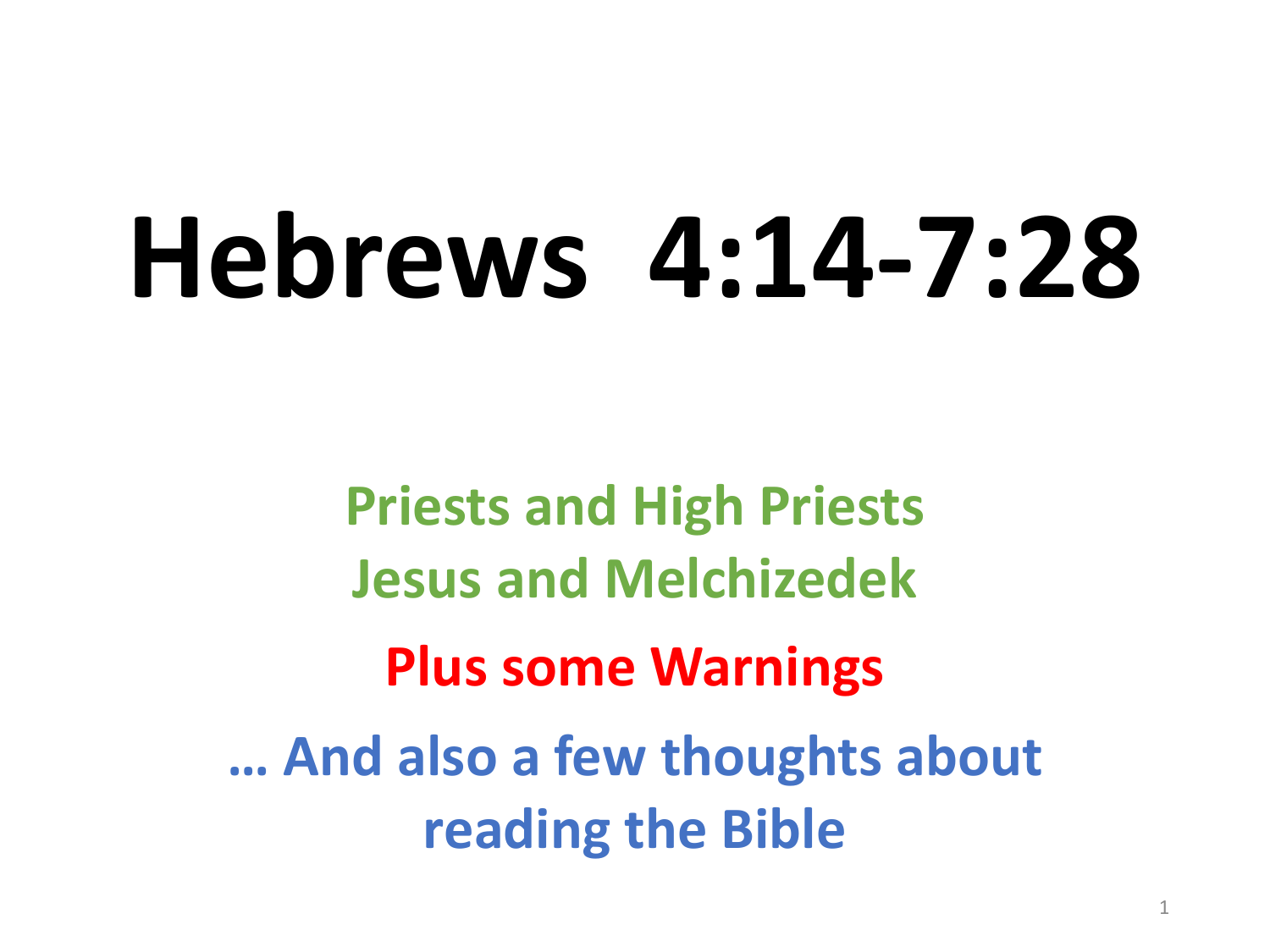# **Reading a book**

- Usually we read a book from the beginning to the end … Unless we give up!
- The exceptions are:
	- Dictionaries and encyclopaedias
	- When you are preparing an essay!!!
- The Bible is a collection (mini library?) of 66 books
	- So it makes sense to read each book from beginning to end … as we are doing with Hebrews
	- You don't have to read the whole Bible from beginning to end … but it isn't a bad idea!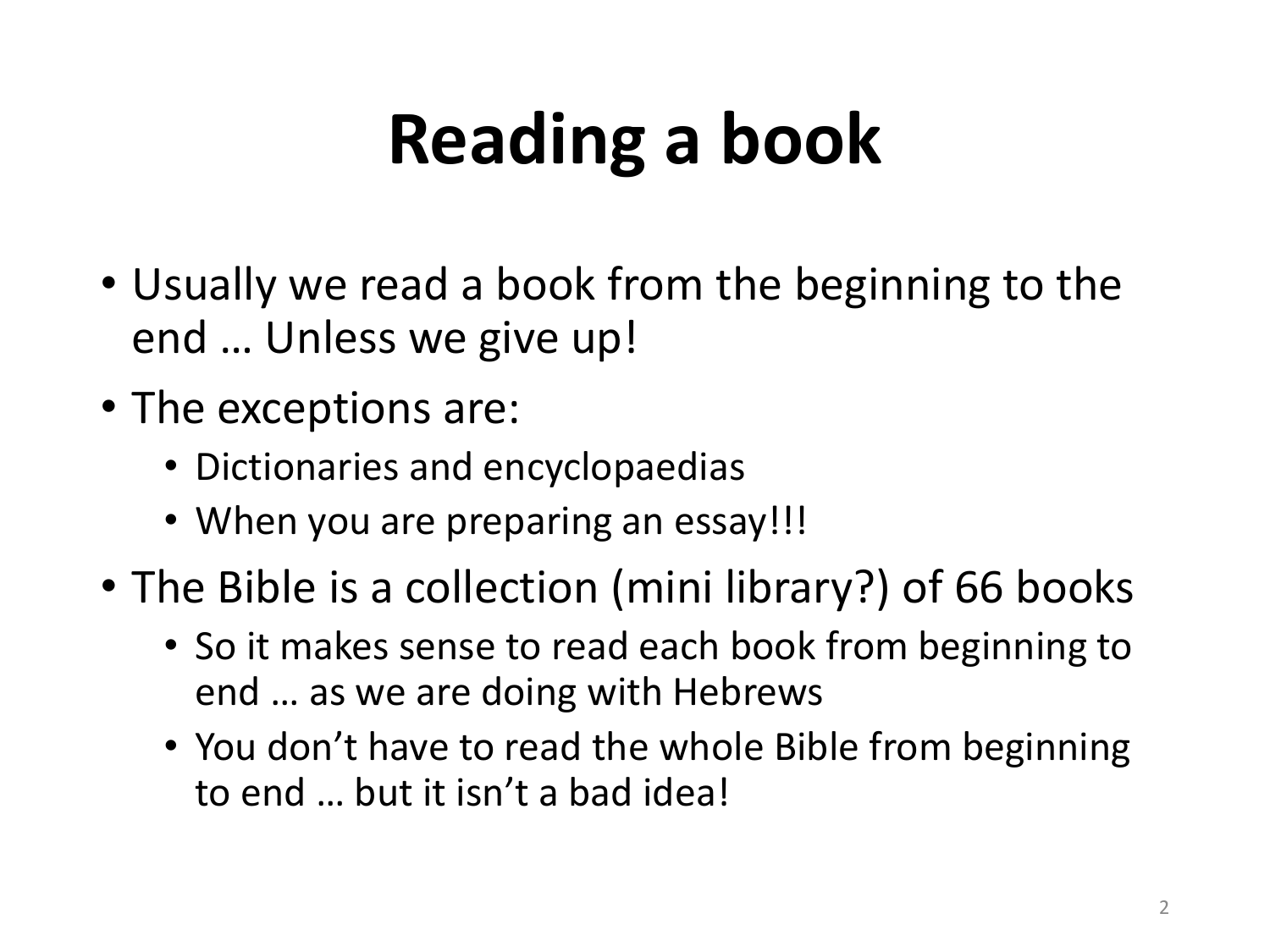# **CONTEXT**

- If you take a **text** out of its **context** you are left with a **con**!!!
- *Example*: In **Psalm 14:1** we read: "There is no God"!!!
- However, the whole verse says:

The fool says in his heart, "There is no God."

- Looking at a verse, or even several verses, in isolation can be misleading.
- Chapters and verses were **NOT** in the original!
- The **context** may be several chapters, or even the whole book.
- *Example*: Old Testament prophecies quoted in the New Testament.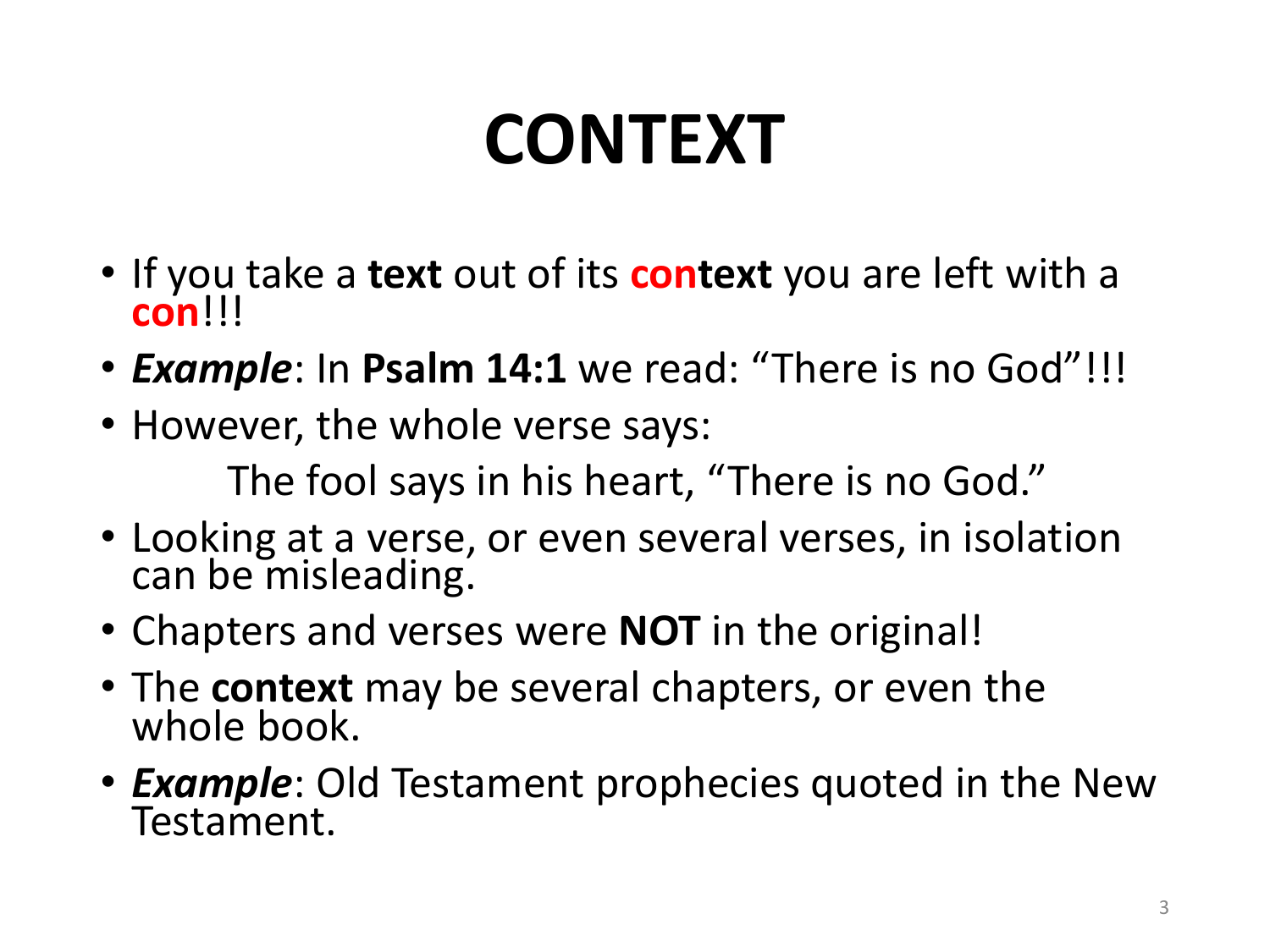#### **Out of context???**

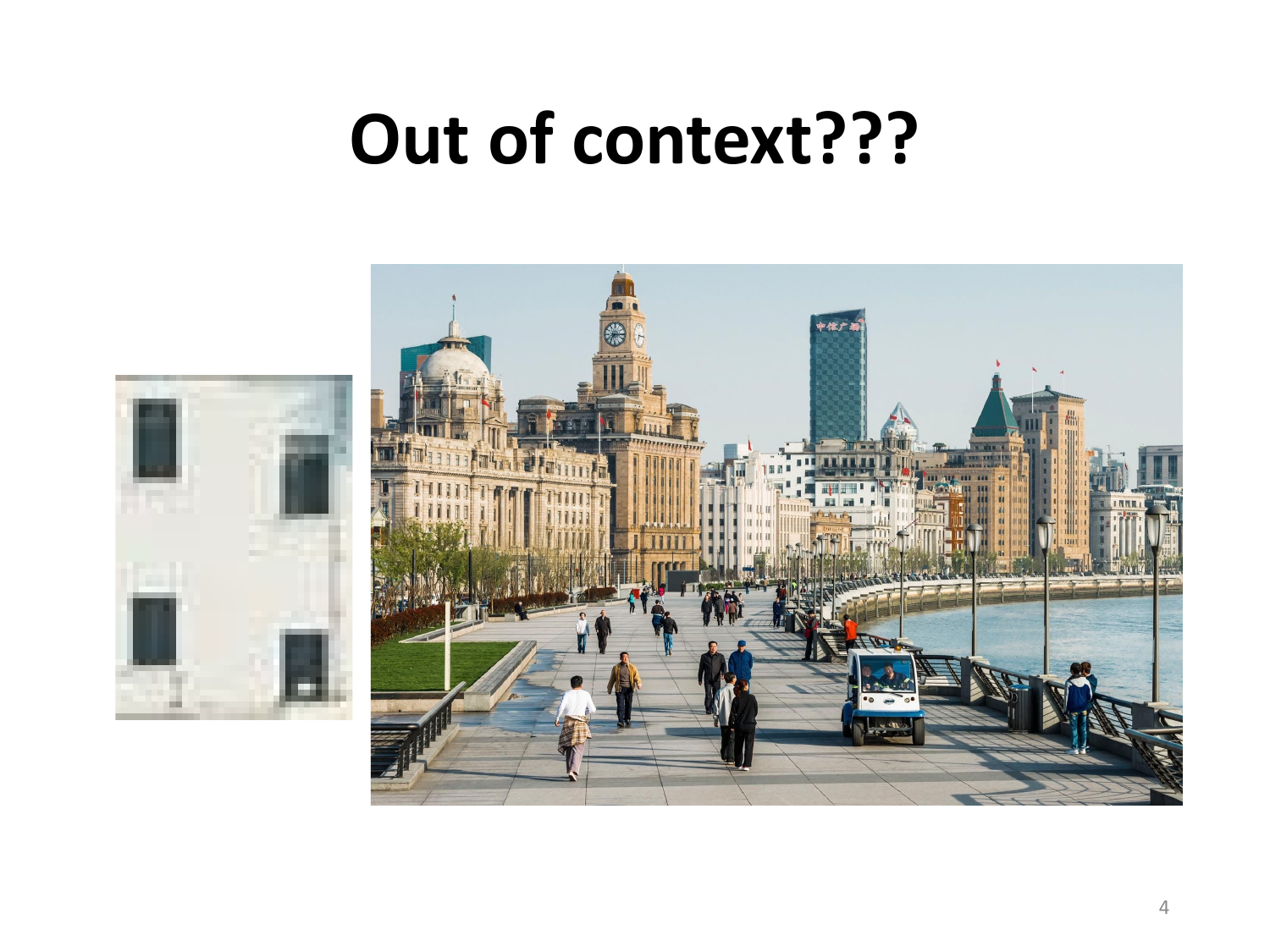# **Hebrews 4:16-7:28 in context**

- We have already looked at the preceding chapters.
- That is one great advantage of going through a book.
- **What was in Hebrews 1-4???**
- *Jesus is greater than*:
	- **A**ngels
	- **M**oses
- *There are warnings about*:
	- **A**postacy … turning away from God
	- **M** issing out, through unbelief.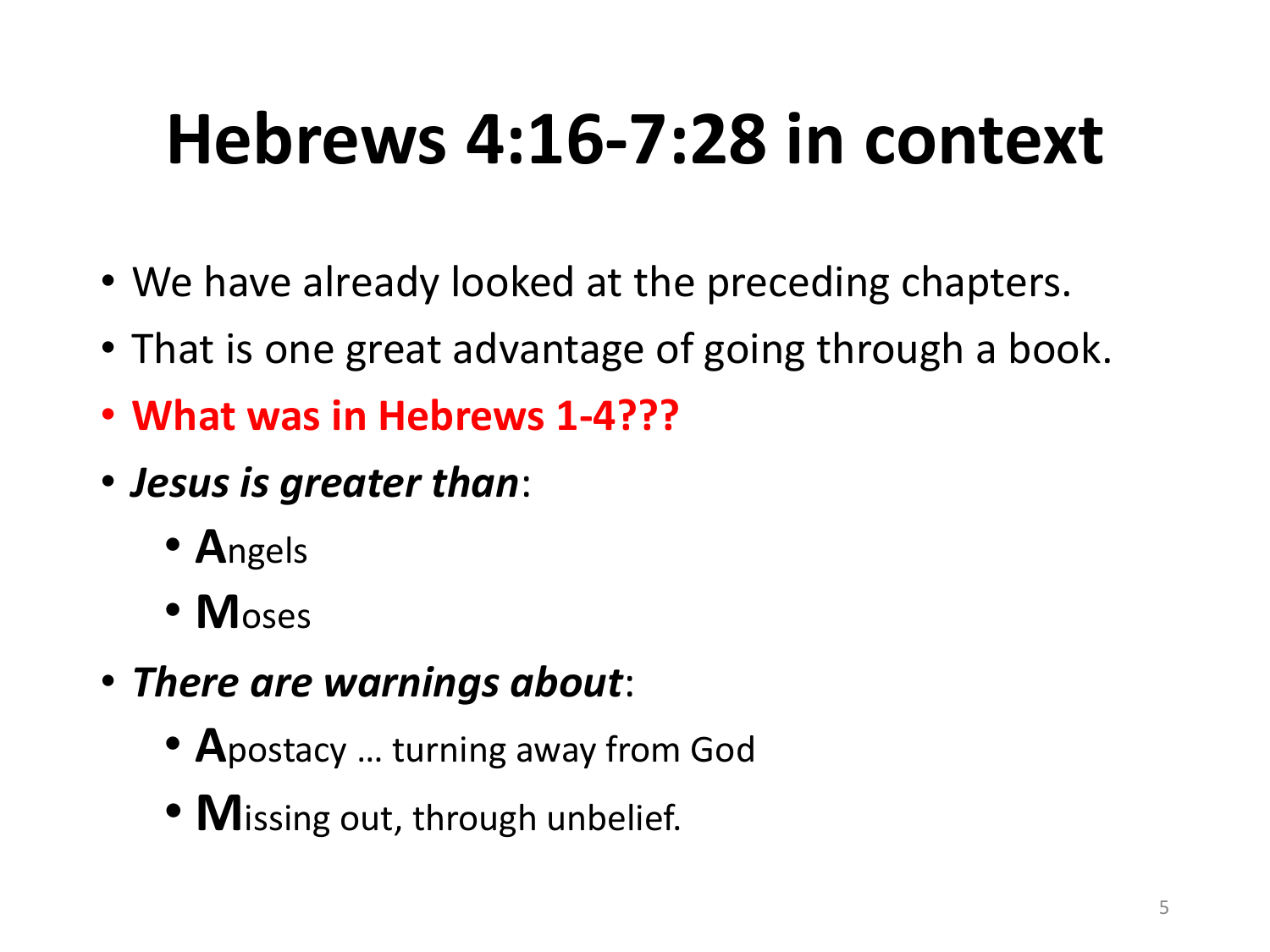### **Hebrews 4:14-16**

**<sup>14</sup>** Therefore, since we have a great high priest who has ascended into heaven, Jesus the Son of God, let us hold firmly to the faith we profess.

**<sup>15</sup>** For we do not have a high priest who is unable to empathize with our weaknesses, but we have one who has been tempted in every way, just as we are yet he did not sin.

16 Let us then approach God's throne of grace with confidence, so that we may receive mercy and find grace to help us in our time of need.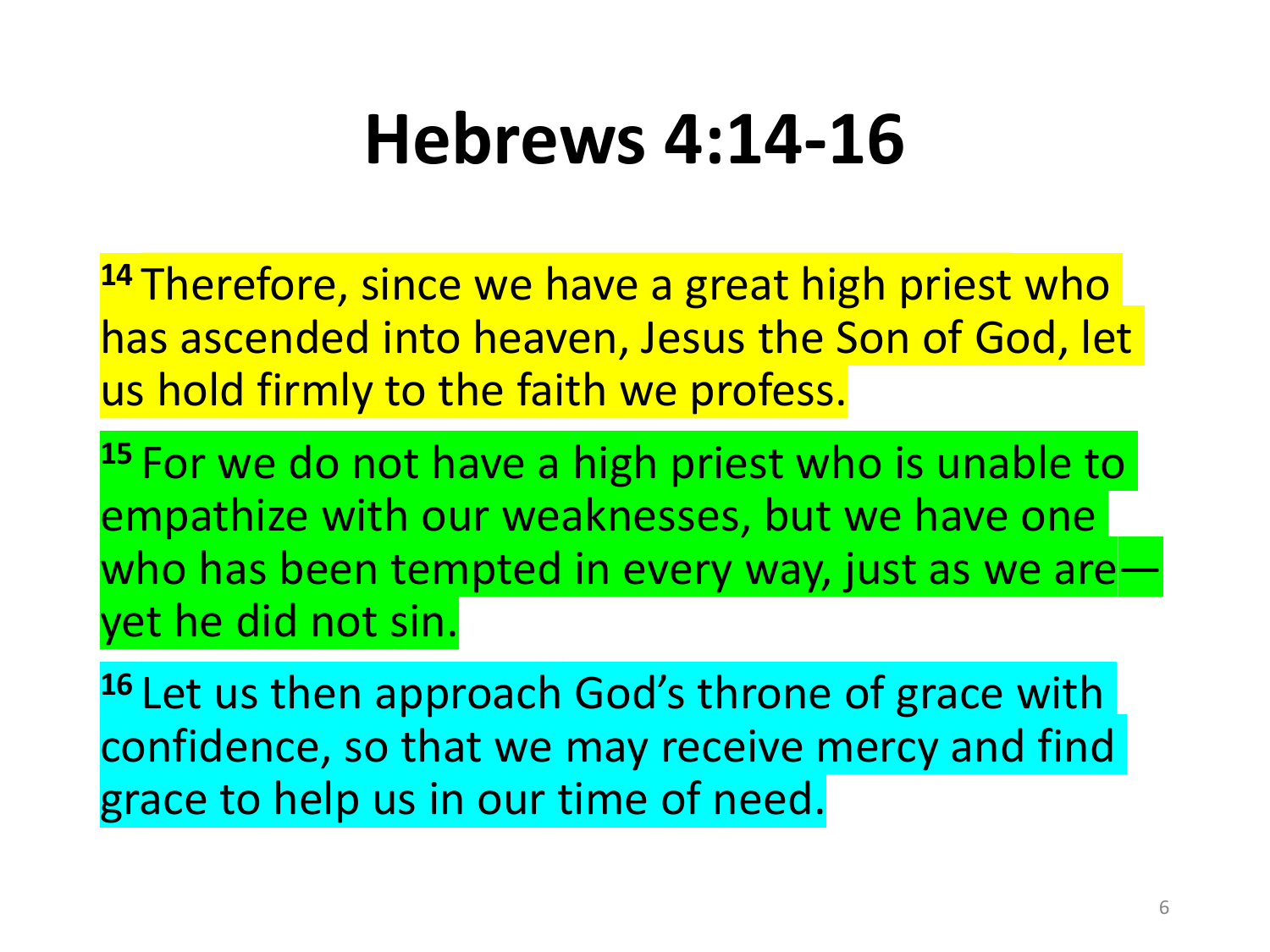# **Connecting Words**

**<sup>14</sup>** Therefore, since we have a great high priest who has ascended into heaven, Jesus the Son of God, let us hold firmly to the faith we profess. **Hebrews 4:14**

- *If you see a "therefore" you should ask: "What is it there for?"*
- It means that what is being written follows on from what was written earlier.
- So try to understand the logic.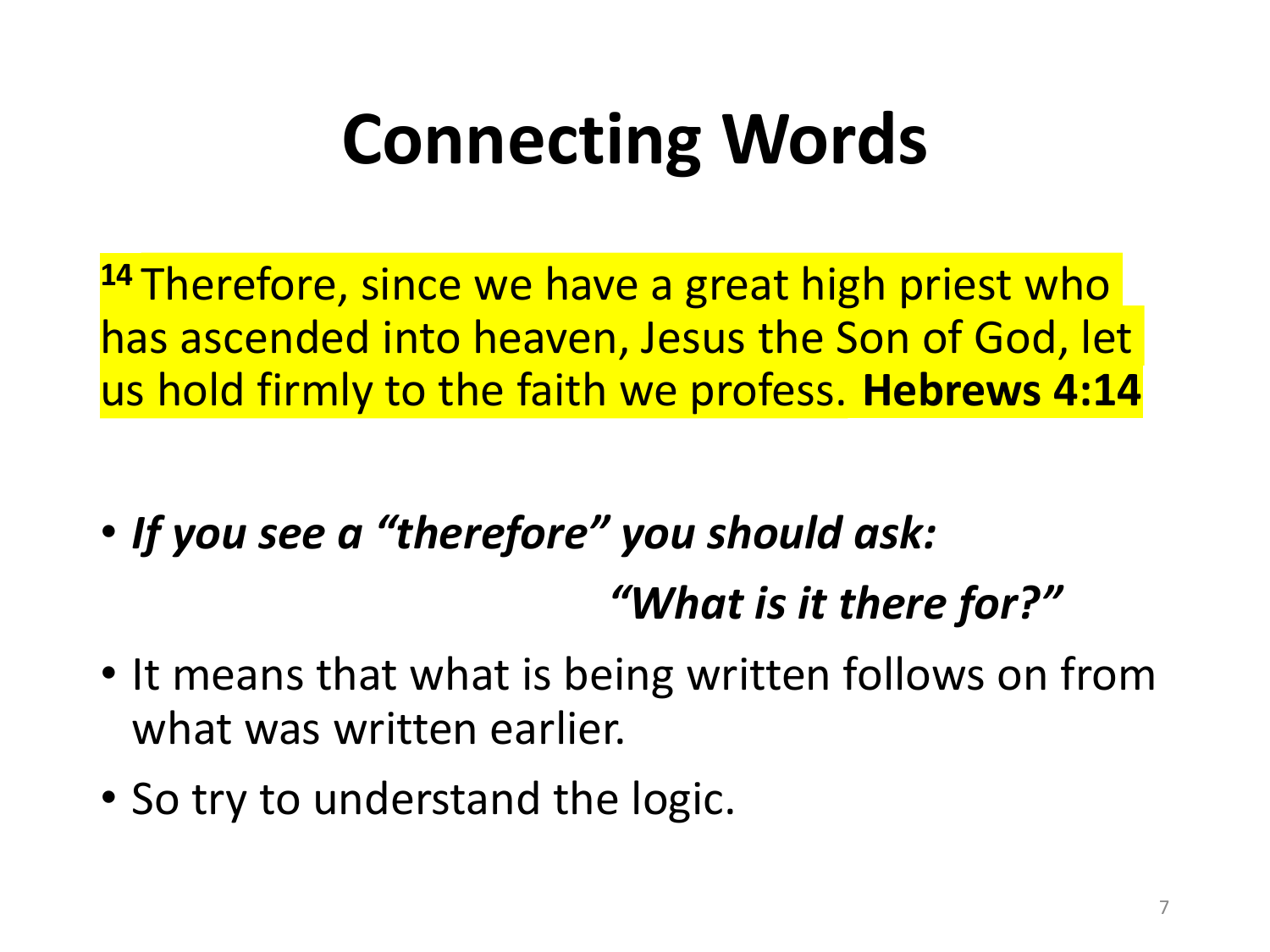# **Connecting Words**

*Therefore, hence, so, then -* all tell us that what is coming follows on from what was written earlier.  $\rightarrow$ 

*Because, for, since -* tell us that we are about to be told the reason behind what has just been written.  $\leftarrow$ 

- These words all show the close connection between what we are about to read and the previous part.
- *Therefore*, if you see one of these words, always look back and try to understand the connection.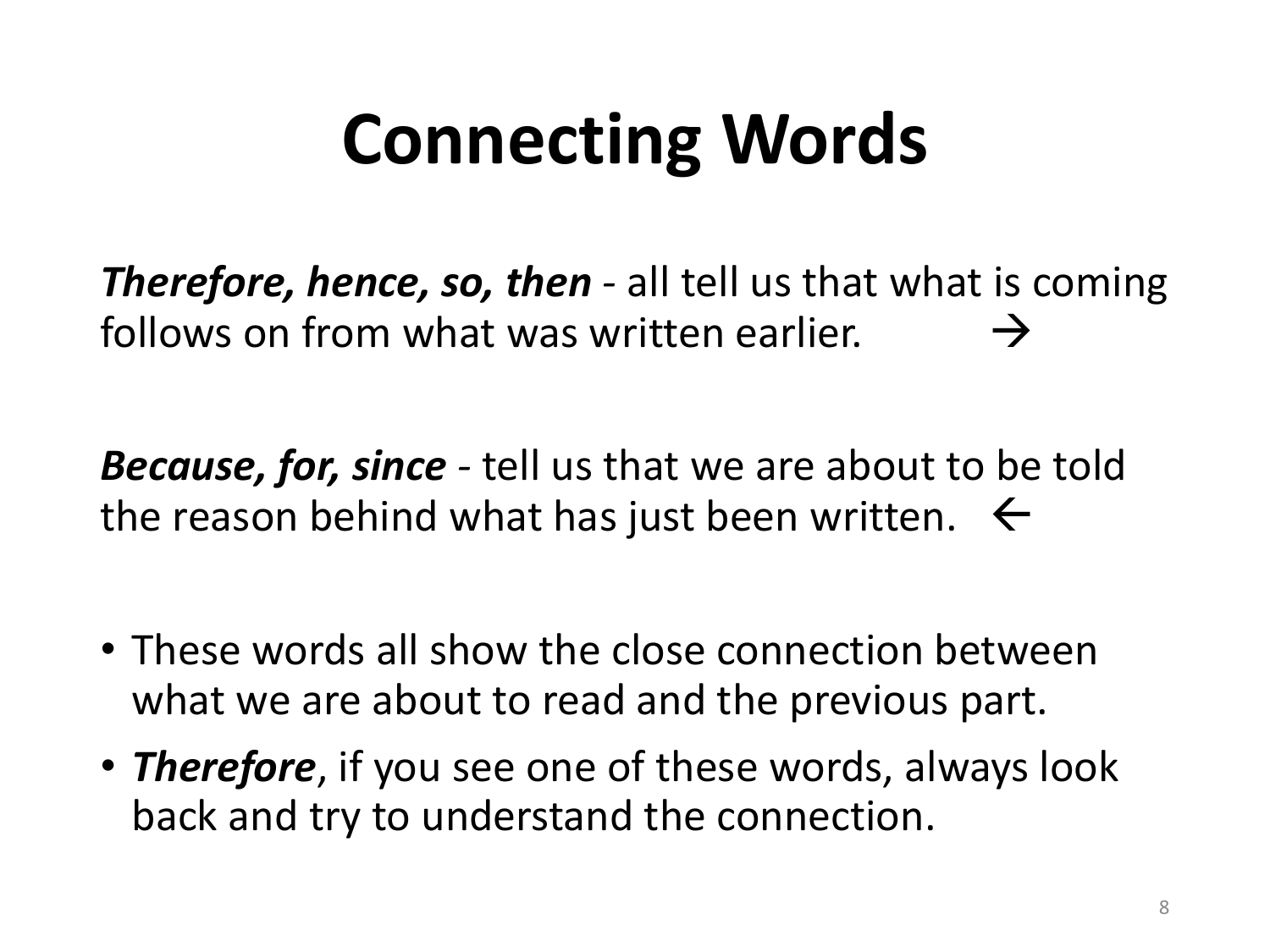### **Hebrews 4:14 "Since…"**

"*Therefore, since* we have a great high priest … Jesus the Son of God …"

**How are we supposed to know this???**

**Has something already been written about this?** 

- **1:3** Jesus has provided purification for sins
- **2:10** Jesus was made perfect by suffering
- **2:17-18** Made like His brothers to become a merciful and faithful High Priest
- **3:1** Jesus, the Apostle and High Priest …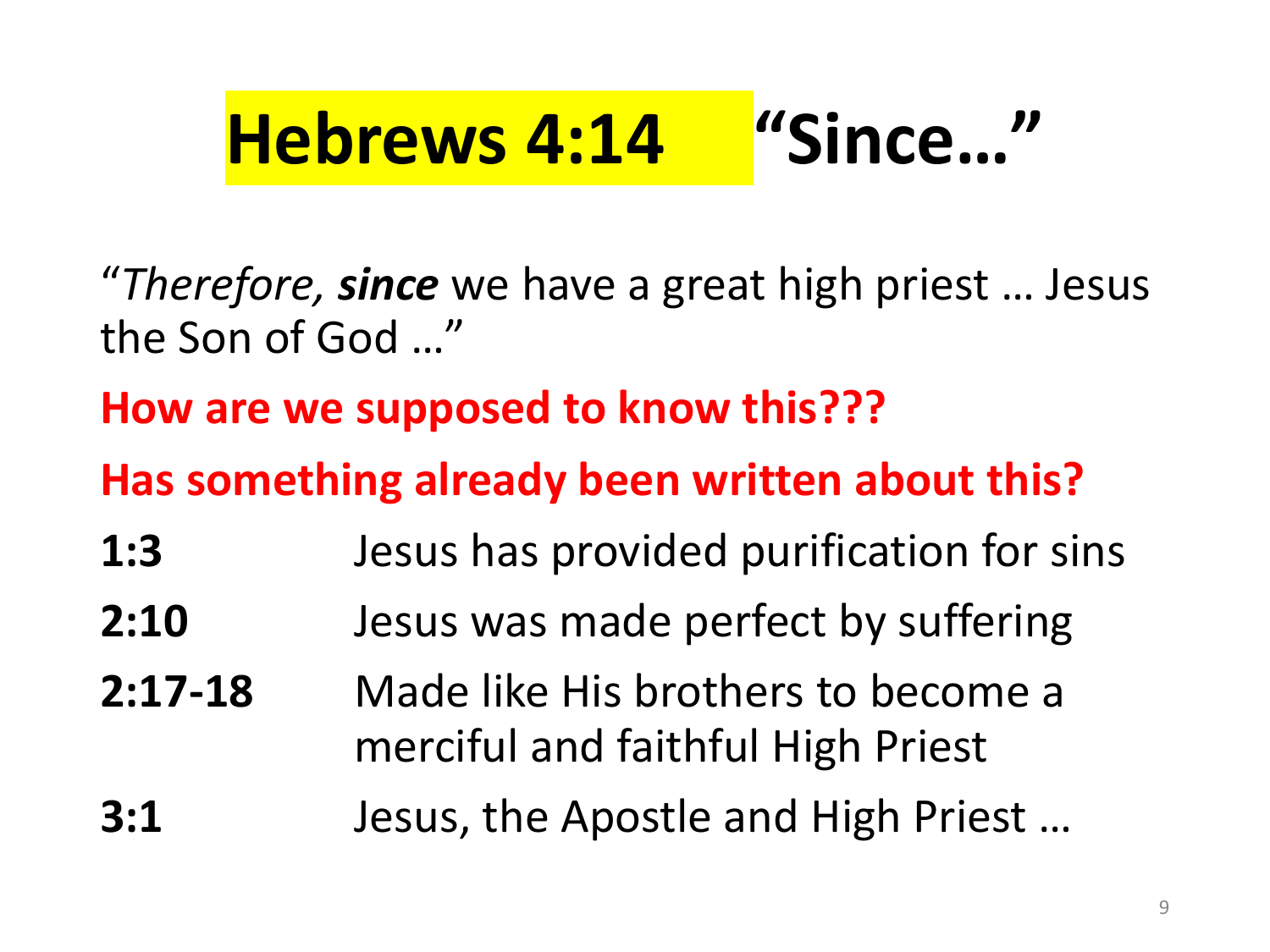# **Hebrews 4:14-16**

We have a Great High Priest who has gone through the heavens, Jesus the Son of God.

#### **THEREFORE**

Let us hold firmly to the faith we profess

#### **FOR/BECAUSE**

We do not have a high priest who is unable to sympathise with our weaknesses

#### **BUT**

We have one who has been tempted in every way, just as we are - yet was without sin.

#### **THEN/THEREFORE**

Let us approach God's throne of grace with confidence

#### **SO THAT**

We may receive mercy and find grace to help us in time of need.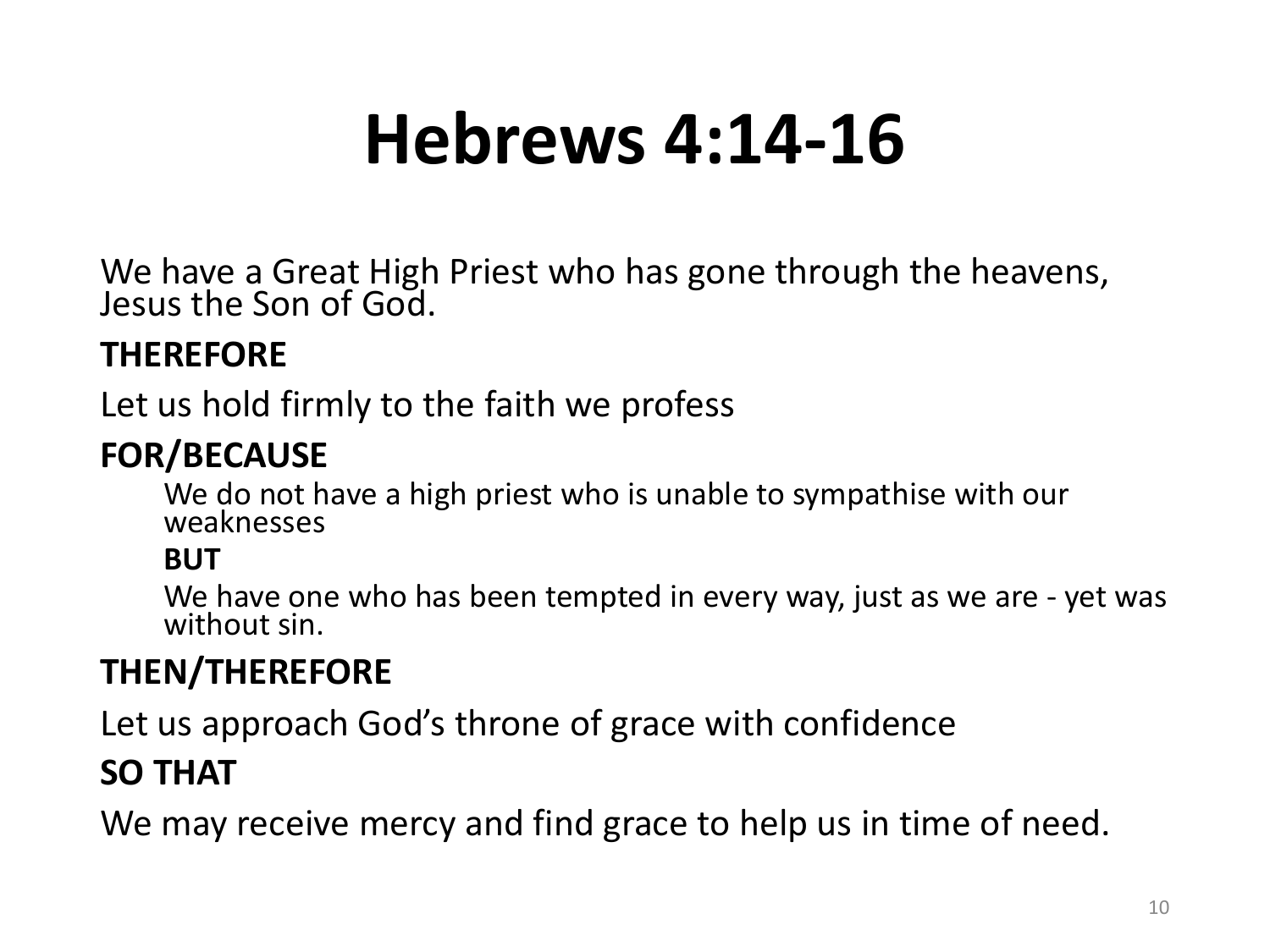# **Hebrews 4:14-16 Application**

**FIRST** try to understand what the passage meant to the original readers,

**THEN** try to apply it to yourself.

- It can't mean something totally different to you, from what it meant to them.
- The principles may apply in a new and different situation.
- Ask yourself, **WHY** was this passage/letter written?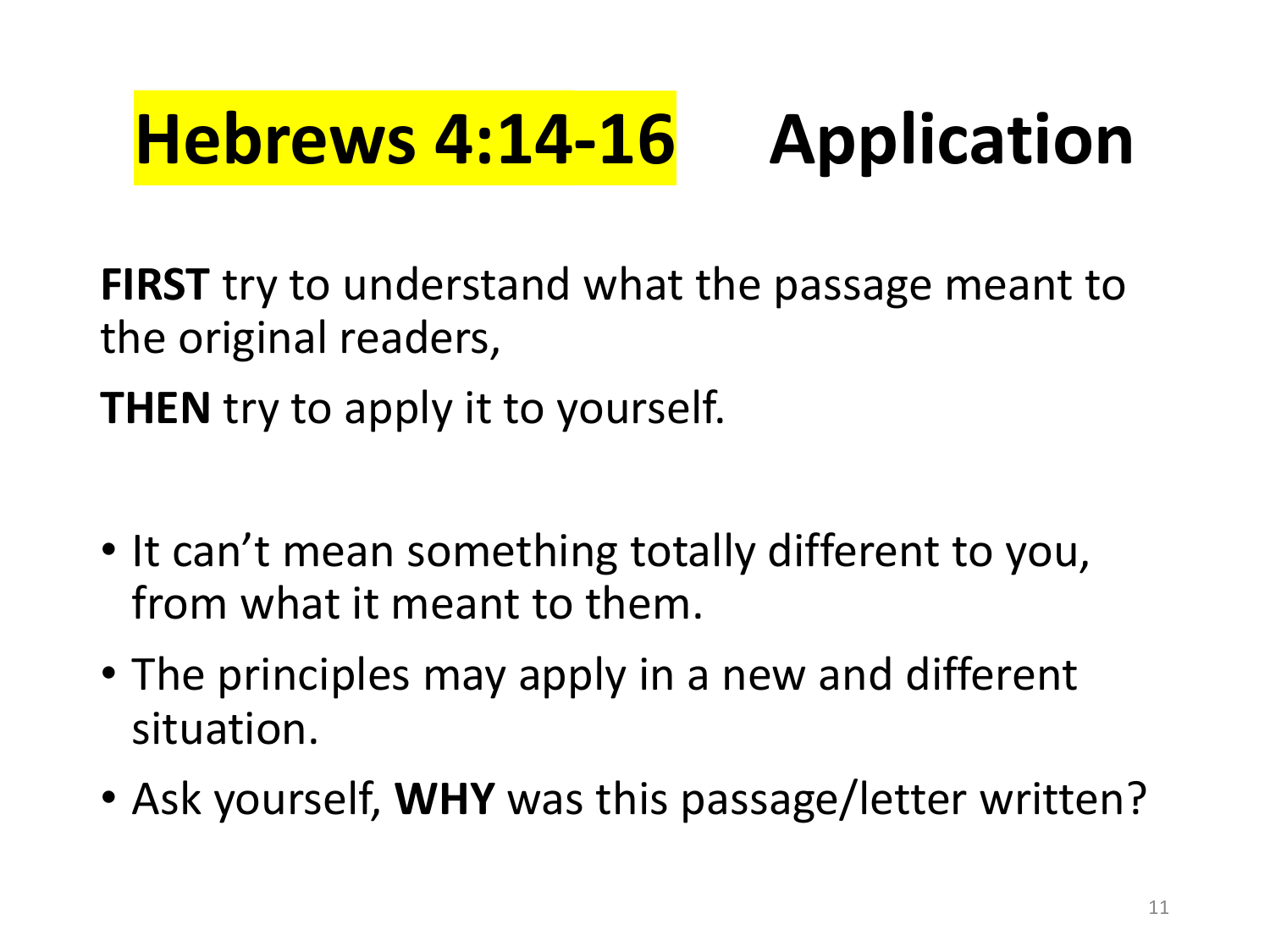### **Hebrews 4:14-16**

**<sup>14</sup>** Therefore, since we have a great high priest who has ascended into heaven, Jesus the Son of God, let us hold firmly to the faith we profess.

**<sup>15</sup>** For we do not have a high priest who is unable to empathize with our weaknesses, but we have one who has been tempted in every way, just as we are yet he did not sin.

16 Let us then approach God's throne of grace with confidence, so that we may receive mercy and find grace to help us in our time of need.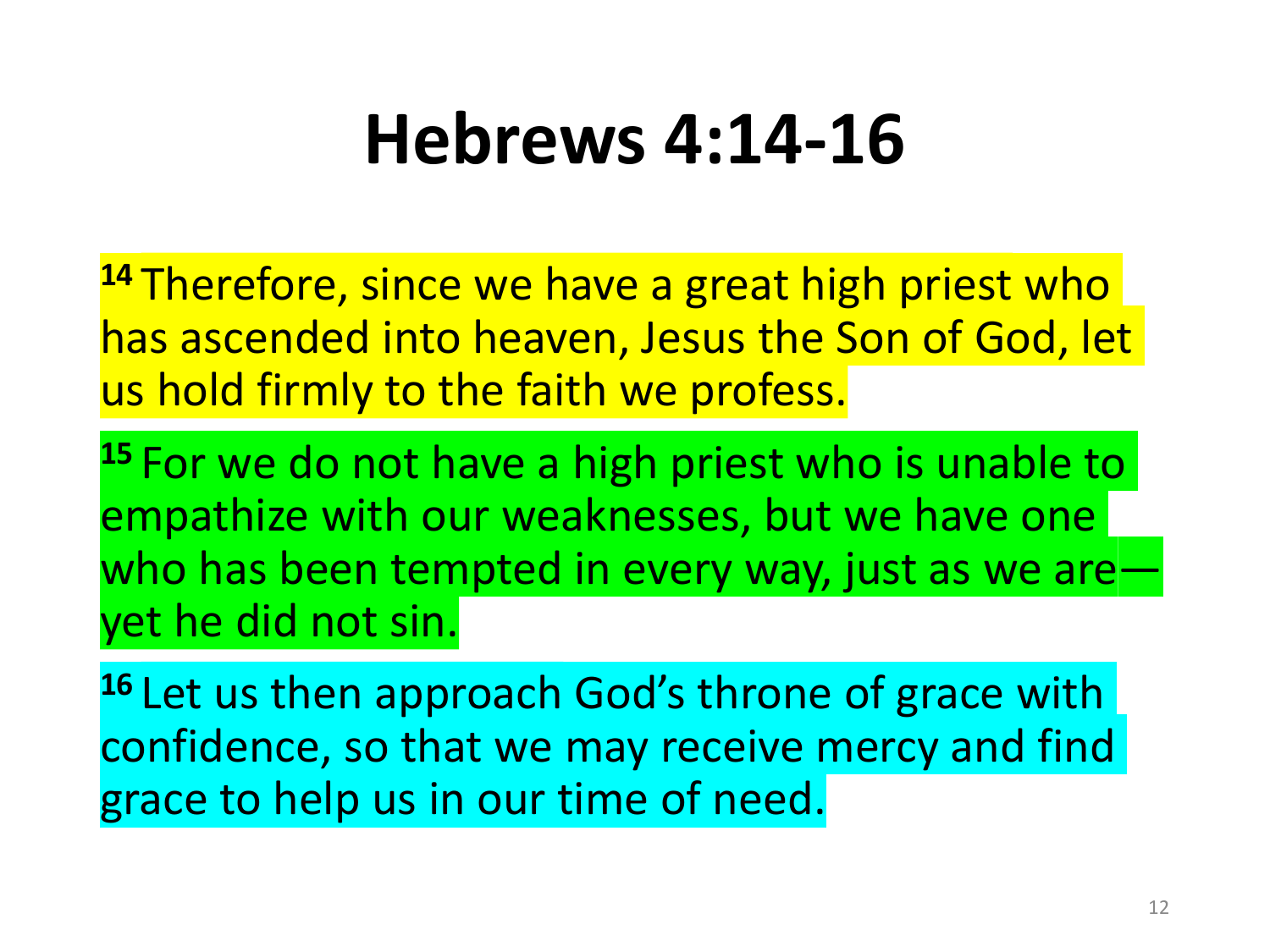#### **Abraham and his Descendants**

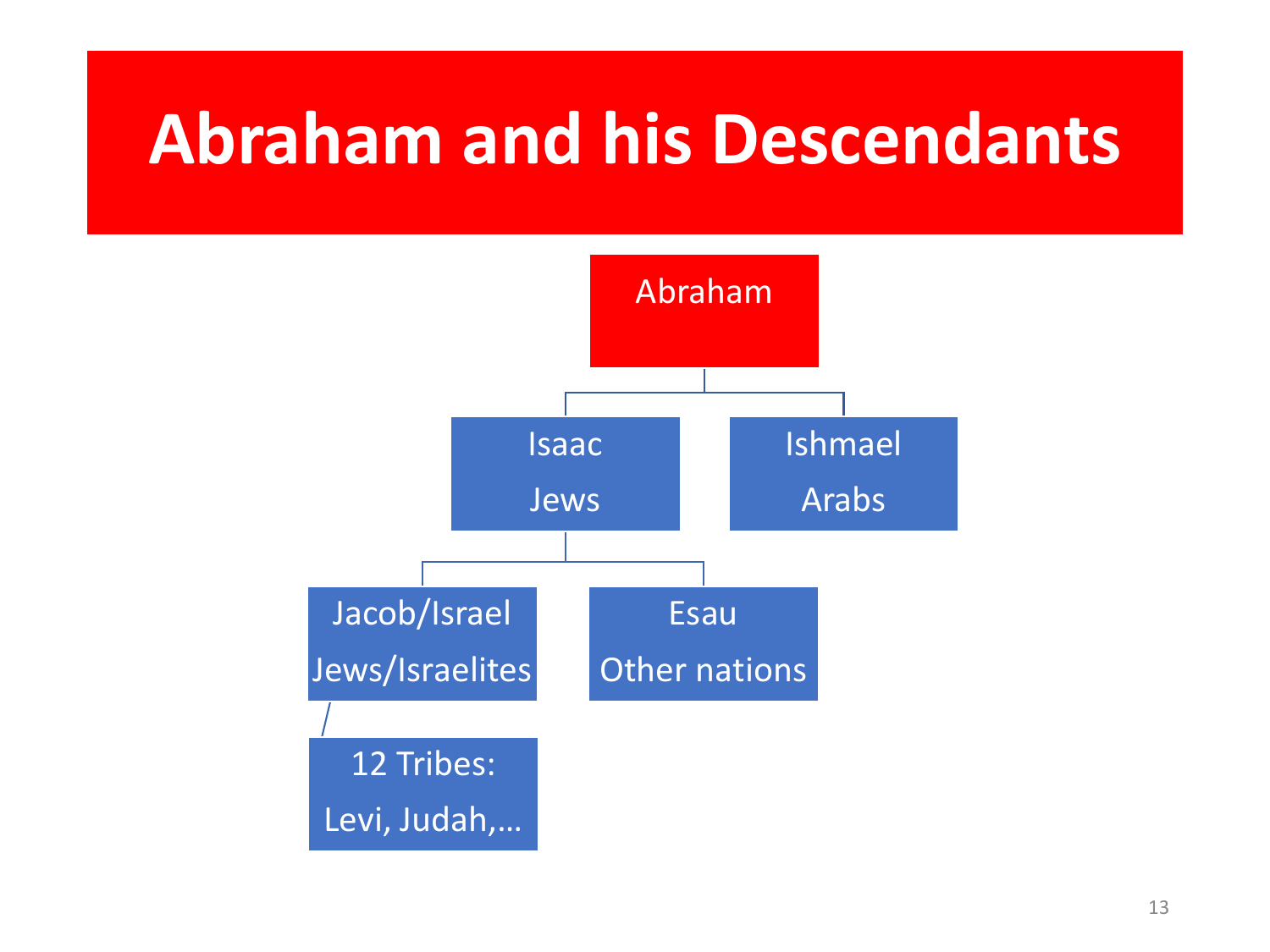#### Priests and High Priests

- Aaron, Moses' brother, was the first High Priest
- The priests were the descendants of Aaron
- Different Levite clans had different responsibilities associated with the tabernacle or the temple
- The priests offered sacrifices from the people to God, *according to the Laws God had given them*
- The sacrifices were for sin, but also for thanksgiving
- Once a year the High Priest went into the Holy of Holies to offer sacrifices on the Day of Atonement
- Jesus came from the tribe of Judah … not Levi!!!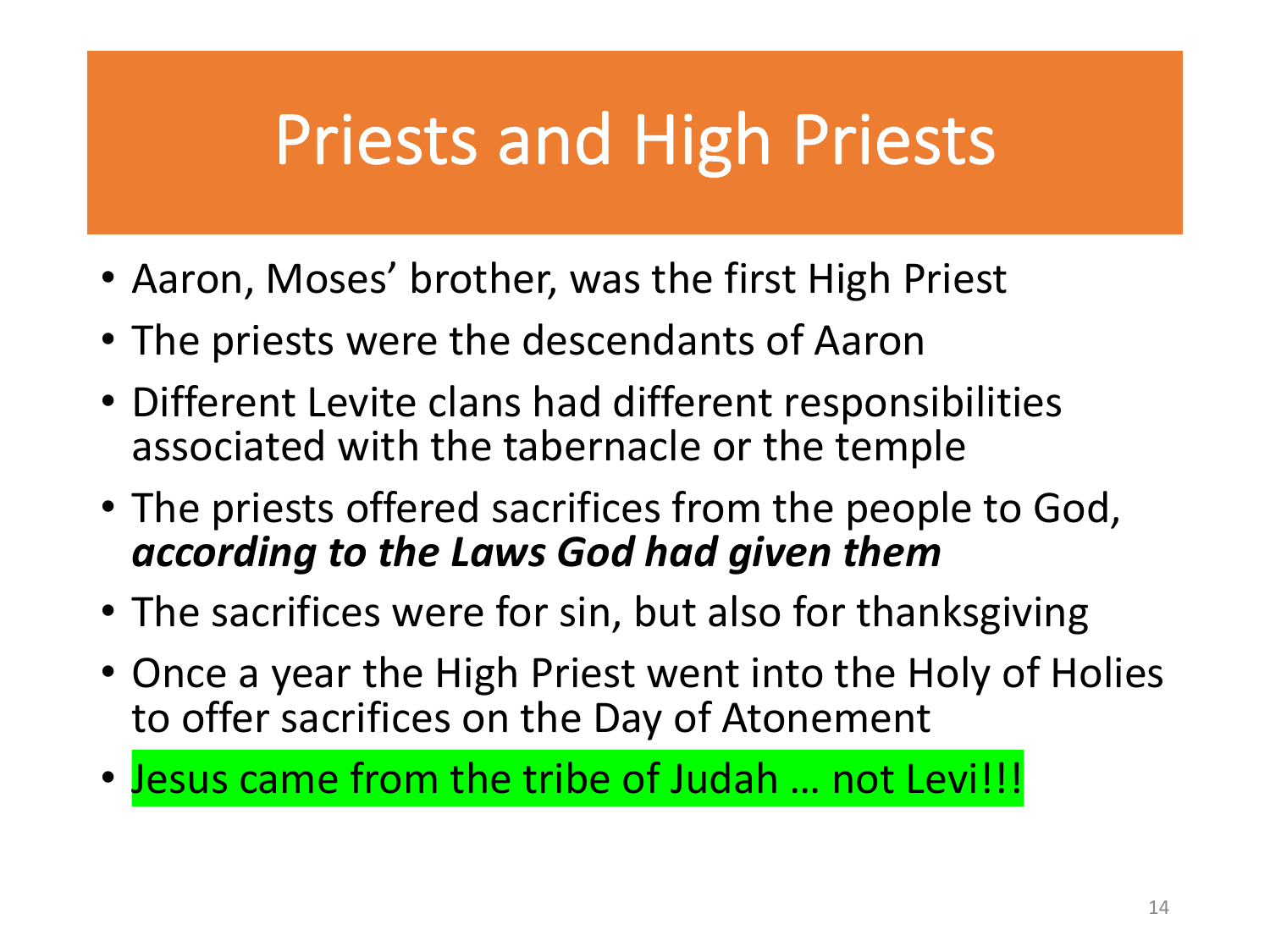### **Hebrews 5:1-4**

- **<sup>1</sup>** Every high priest is selected from among the people
- and is appointed to represent the people in matters related to God, to offer gifts and sacrifices for sins.
- <sup>2</sup> He is able to deal gently with those who are ignorant and are going astray,
- since he himself is subject to weakness.
- **<sup>3</sup>** This is why he has to offer sacrifices for his own sins, as well as for the sins of the people.
- **<sup>4</sup>** And no one takes this honour on himself, but he receives it when called by God, just as Aaron was.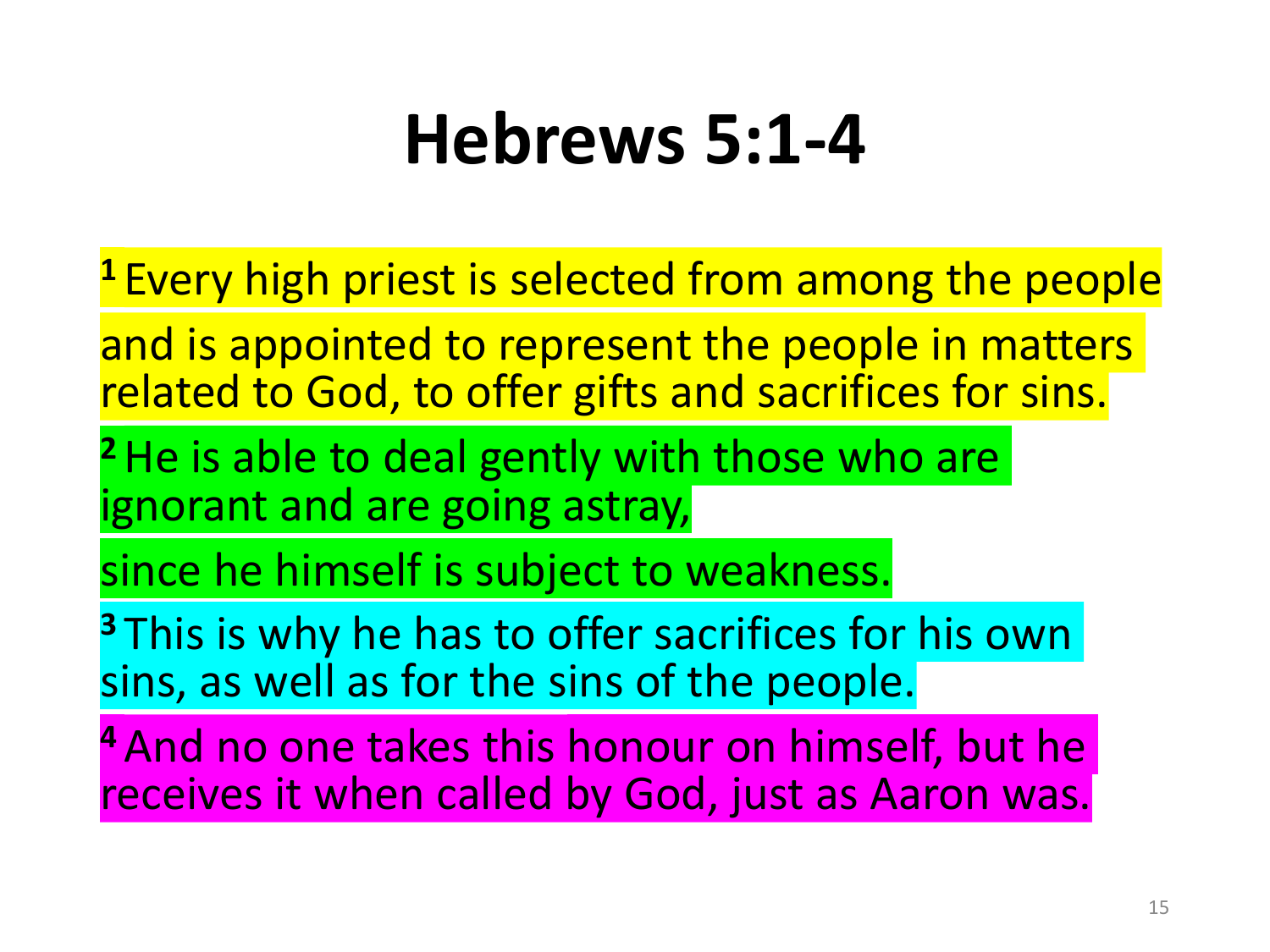### **Hebrews 5:5-6**

- **<sup>5</sup>** In the same way, Christ did not take on himself the glory of becoming a high priest. But God said to him, "You are my Son; today I have become your Father." *Psalm 2:7* **<sup>6</sup>** And he says in another place, "You are a priest forever, in the order of Melchizedek." **Psalm 110:4**
- Jesus is God the Son … but who is Melchizedek???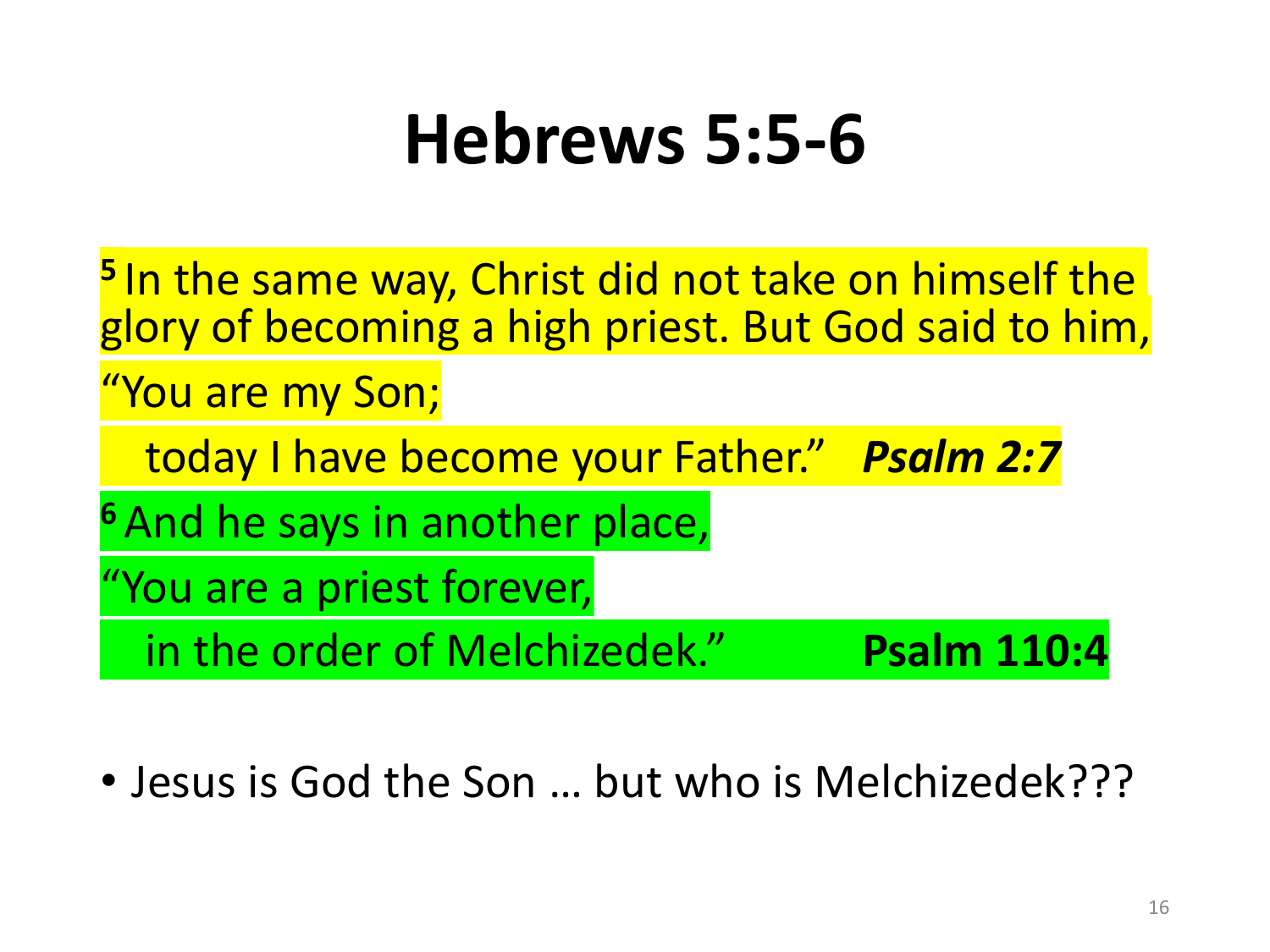# **Melchizedek**

- We read about him in **Genesis 14** when he met **Abraham About 2000 BC**
- **King David** refers to him in **Psalm 110 About 1000 BC**
- He is written about in **Hebrews 5-7 About AD 70**
- We are talking about him today **In AD 2021**

**So it is only about 4000 years from Melchizedek to us!!!**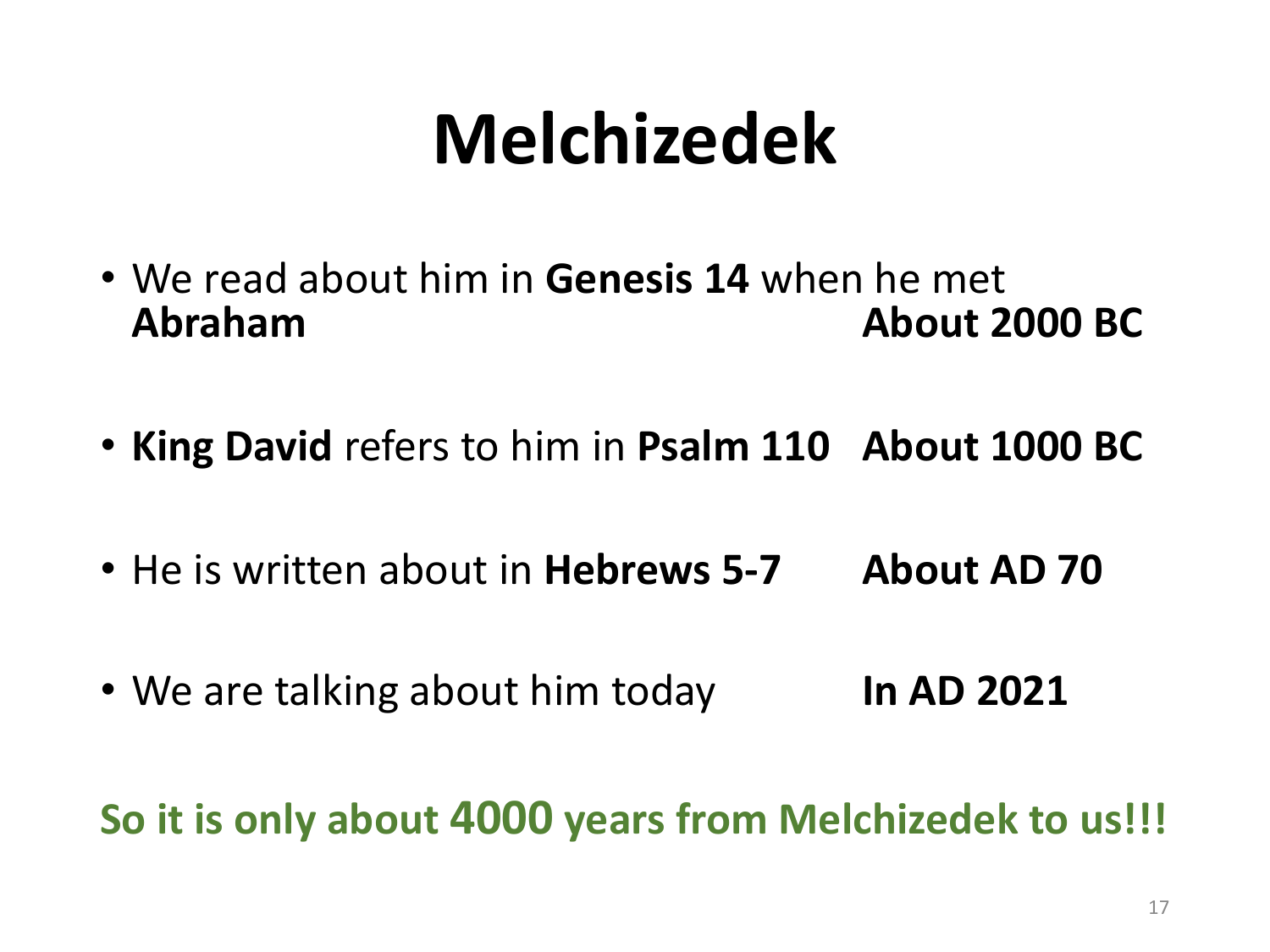# **Melchizedek in Genesis 14**

There were lots of battles between various "kings"

- After one of these, Abraham's nephew, Lot, and his relatives were captured
- Abraham and his 318 men rescued Lot and his relatives

Melchizedek

- The king of Salem
- The priest of God Most High
- Brought Abraham bread and wine
- Blessed Abraham

Abraham gave Melchizedek a tenth of everything.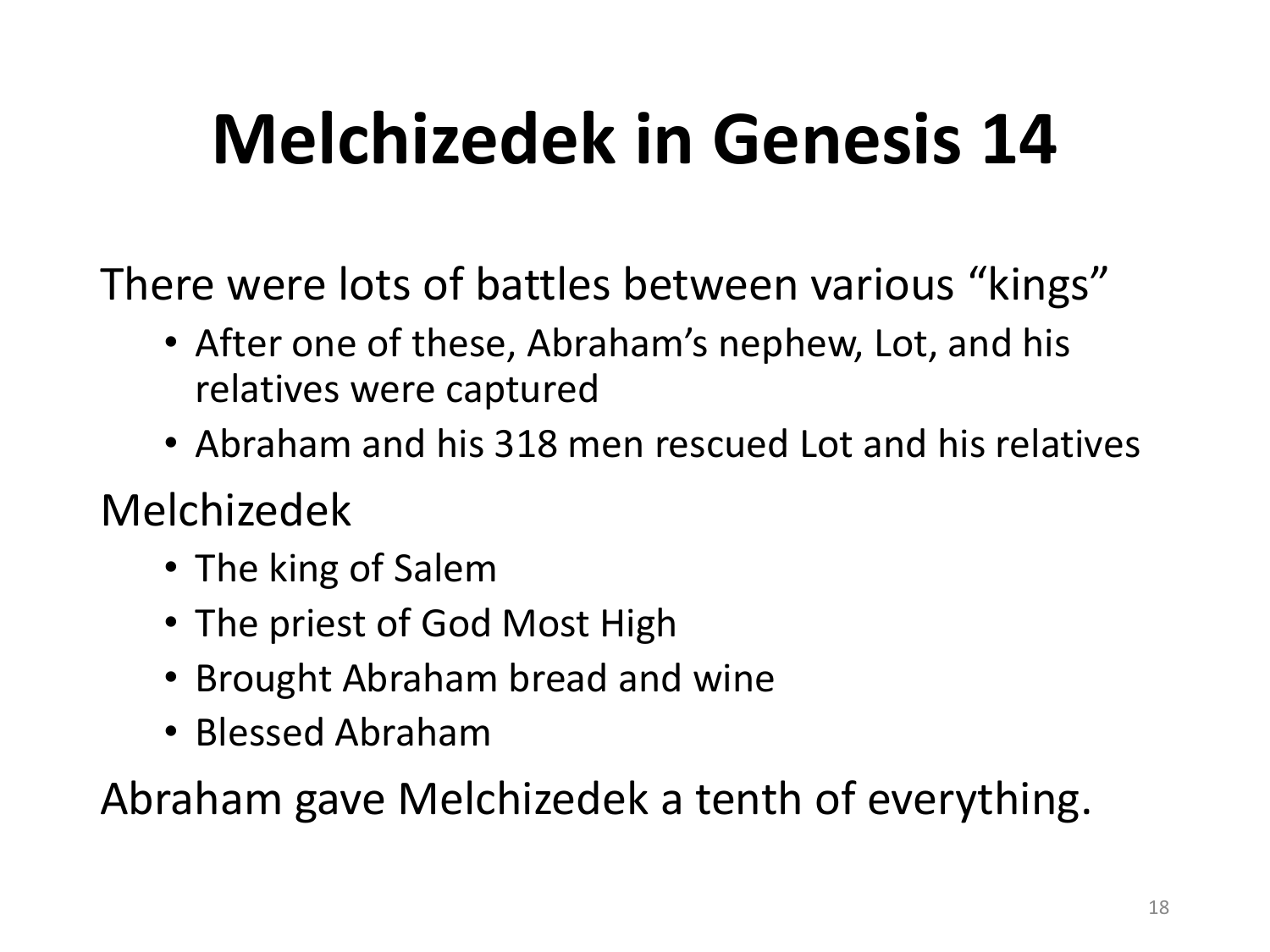# **Melchizedek in Psalm 110**

The Psalm was written by King David.

*Verse 1* starts: "**The LORD** said to **my Lord**"

- "**The LORD"** means the Hebrew is **YHWH**: God's name
- **"Lord"** is the Hebrew **Adonai**, which is used to refer to God, as a term of respect.
- Here King David is referring to YHWH *and* "David's Lord".

*Verse 4* says:

**The LORD** has sworn and will not change his mind:

**You** are a priest for ever, in the order of **Melchizedek**.

• So God, through the writer of the letter to the Hebrews, refers this promise to Jesus, in verse 6.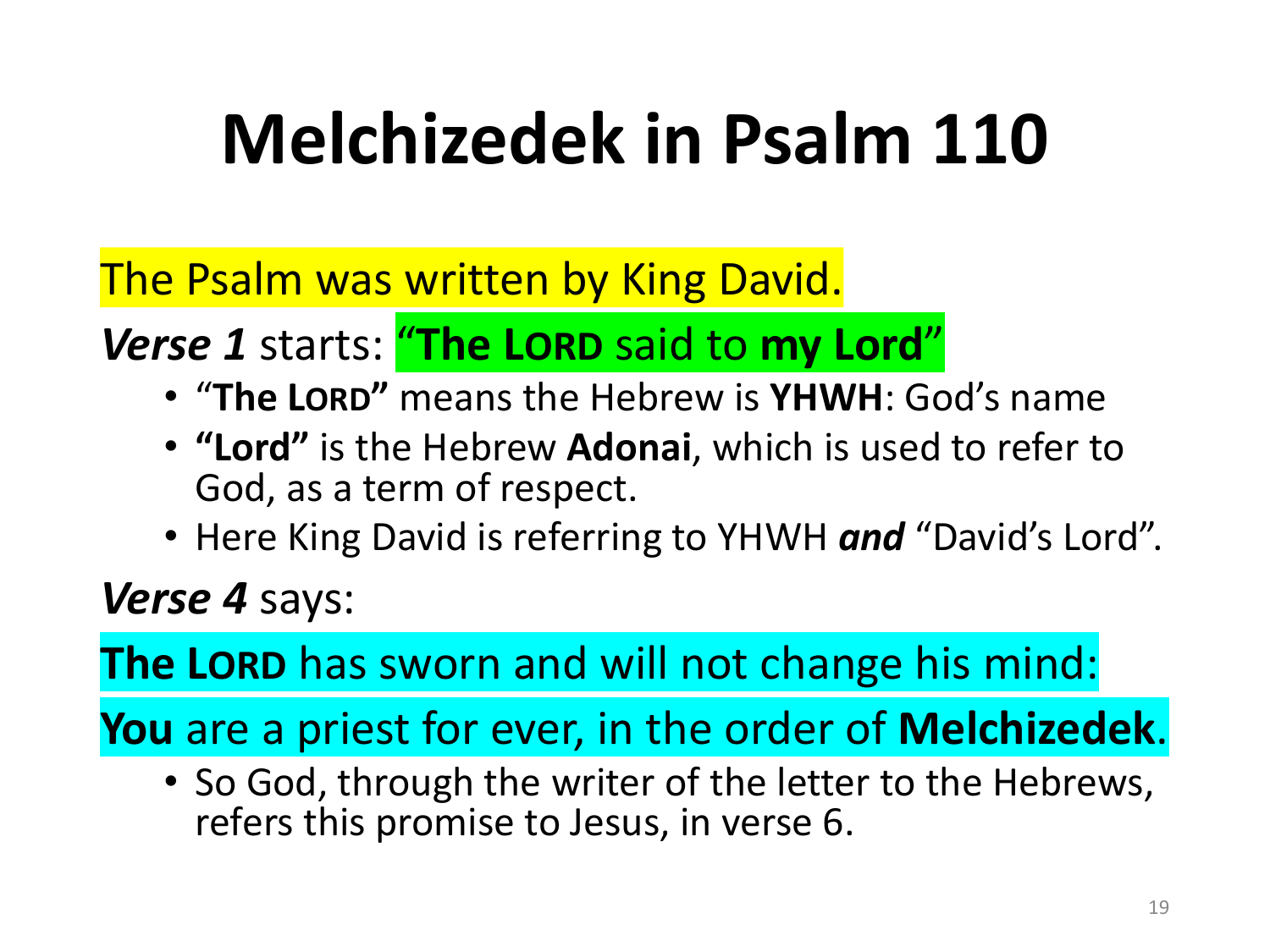### **Hebrews 5:7-10**

**<sup>7</sup>**During the days of Jesus' life on earth, he offered up prayers and petitions with fervent cries and tears to the one who could save him from death, and he was heard because of his reverent submission.

**<sup>8</sup>** Son though he was, he learned obedience from what he suffered

<sup>9</sup> and, once made perfect, he became the source of eternal salvation for all who obey him

10 and was designated by God to be high priest in the order of Melchizedek.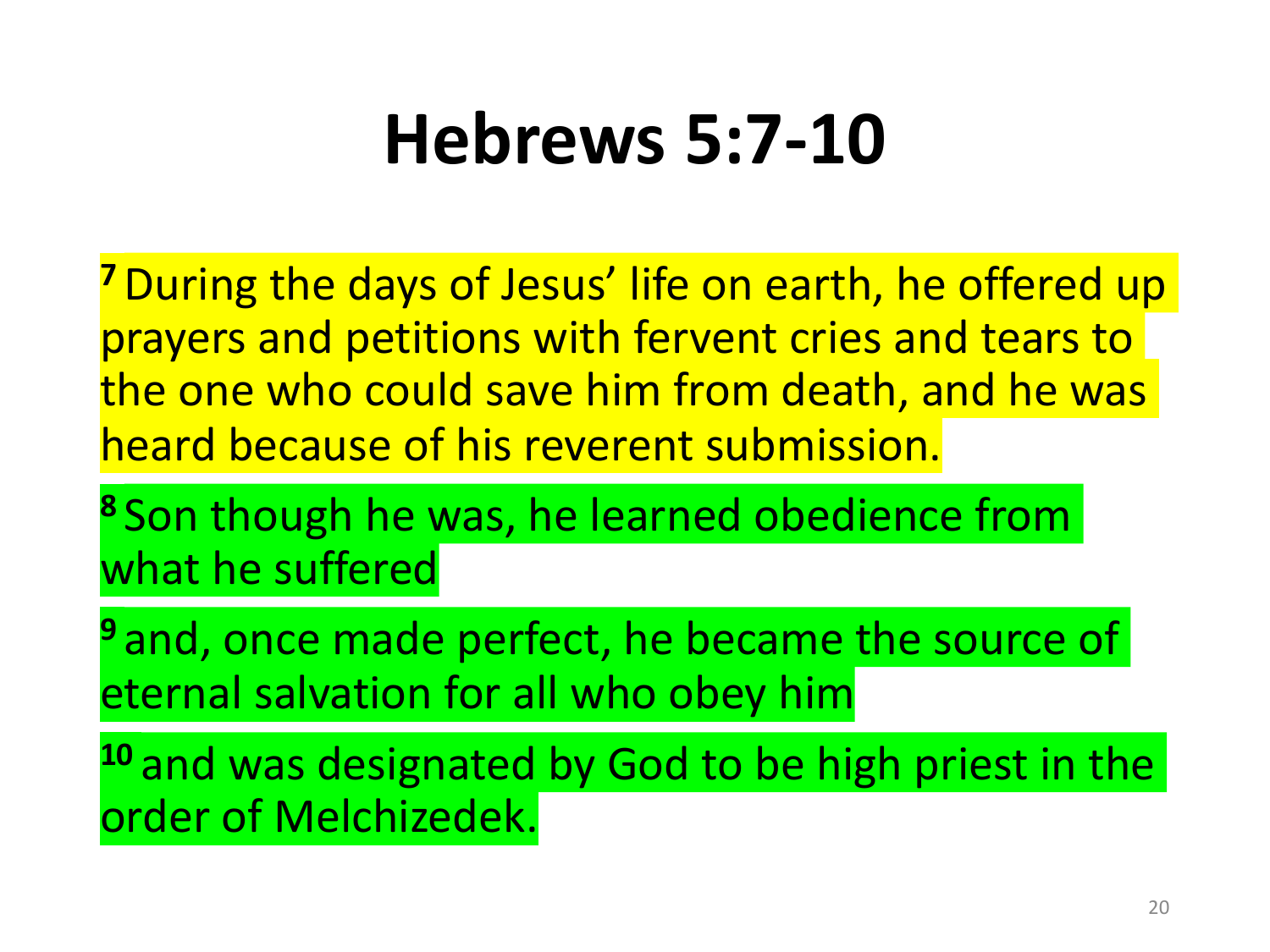# **Hebrews 4:14-5:10**

#### **The Aaronic priests**

- Selected from among men
- Represent people to God
- Subject to weakness = sin
- Had to offer sacrifices for their own sins
- Must be called by God
- A descendant of Aaron

#### **Jesus the Great High Priest**

- God the Son
- Tempted in every way like us
- Without sin
- Appointed by God
- After the order of Melchizedek
- Learned obedience through suffering
- Made perfect as our High Priest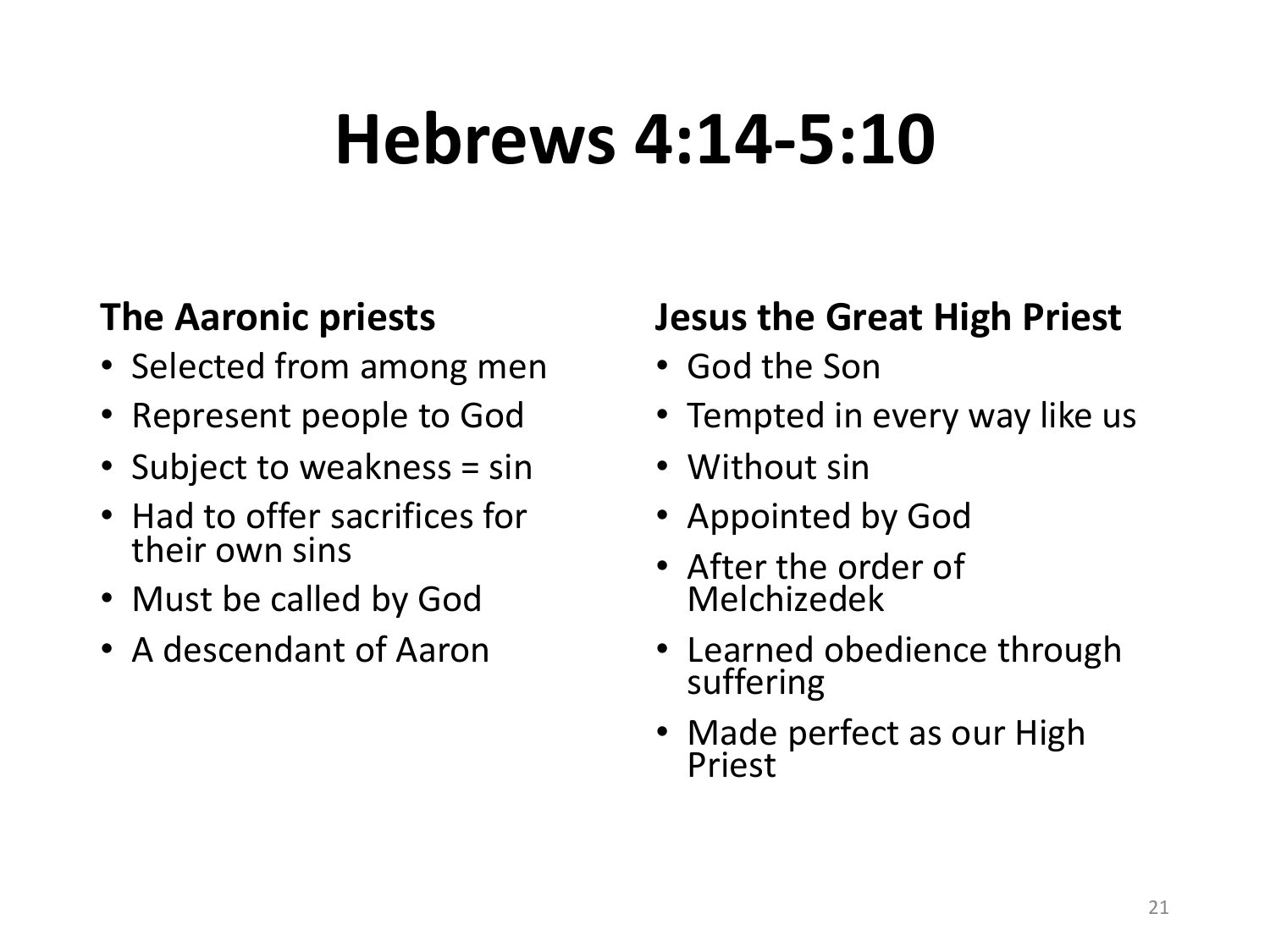# **Hebrews 5:11-14**

- **<sup>11</sup>** We have much to say about this, but it is hard to make it clear to you because you no longer try to understand.
- **<sup>12</sup>** In fact, though by this time you ought to be teachers, you need someone to teach you the elementary truths of God's word all over again. You need milk, not solid food!
- **<sup>13</sup>** Anyone who lives on milk, being still an infant, is not acquainted with the teaching about righteousness.
- **<sup>14</sup>** But solid food is for the mature, who by constant use have trained themselves to distinguish good from evil.

**Lots of room for improvement!!!**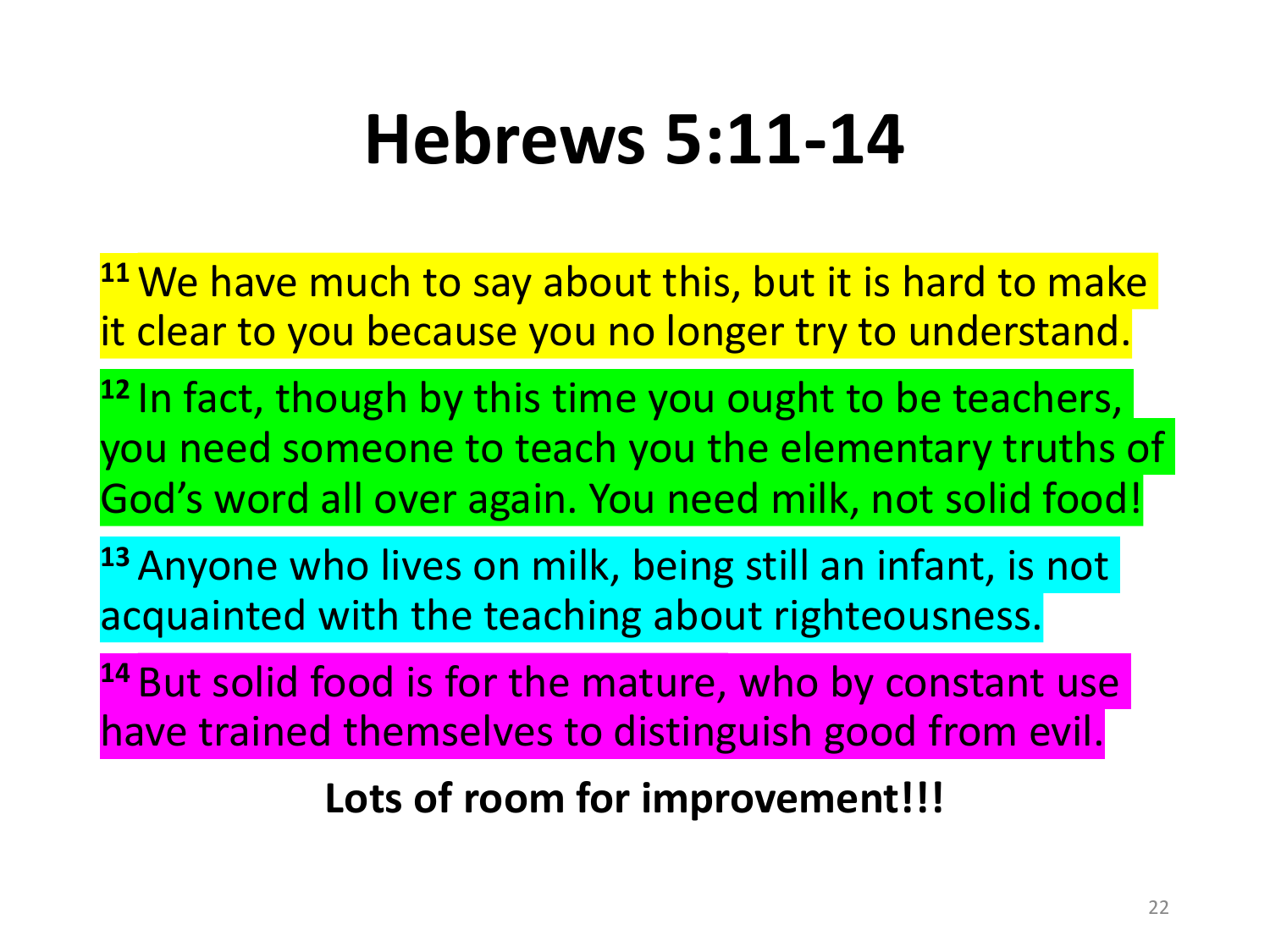# **Hebrews 6:1-3**

**<sup>1</sup>** Therefore let us move beyond the elementary teachings about Christ and be taken forward to maturity, not laying again the foundation of

- repentance from acts that lead to death,
- and of faith in God,
- **<sup>2</sup>** instruction about cleansing rites/baptisms
- the laying on of hands,
- the resurrection of the dead,
- and eternal judgment.

**<sup>3</sup>** And God permitting, we will do so.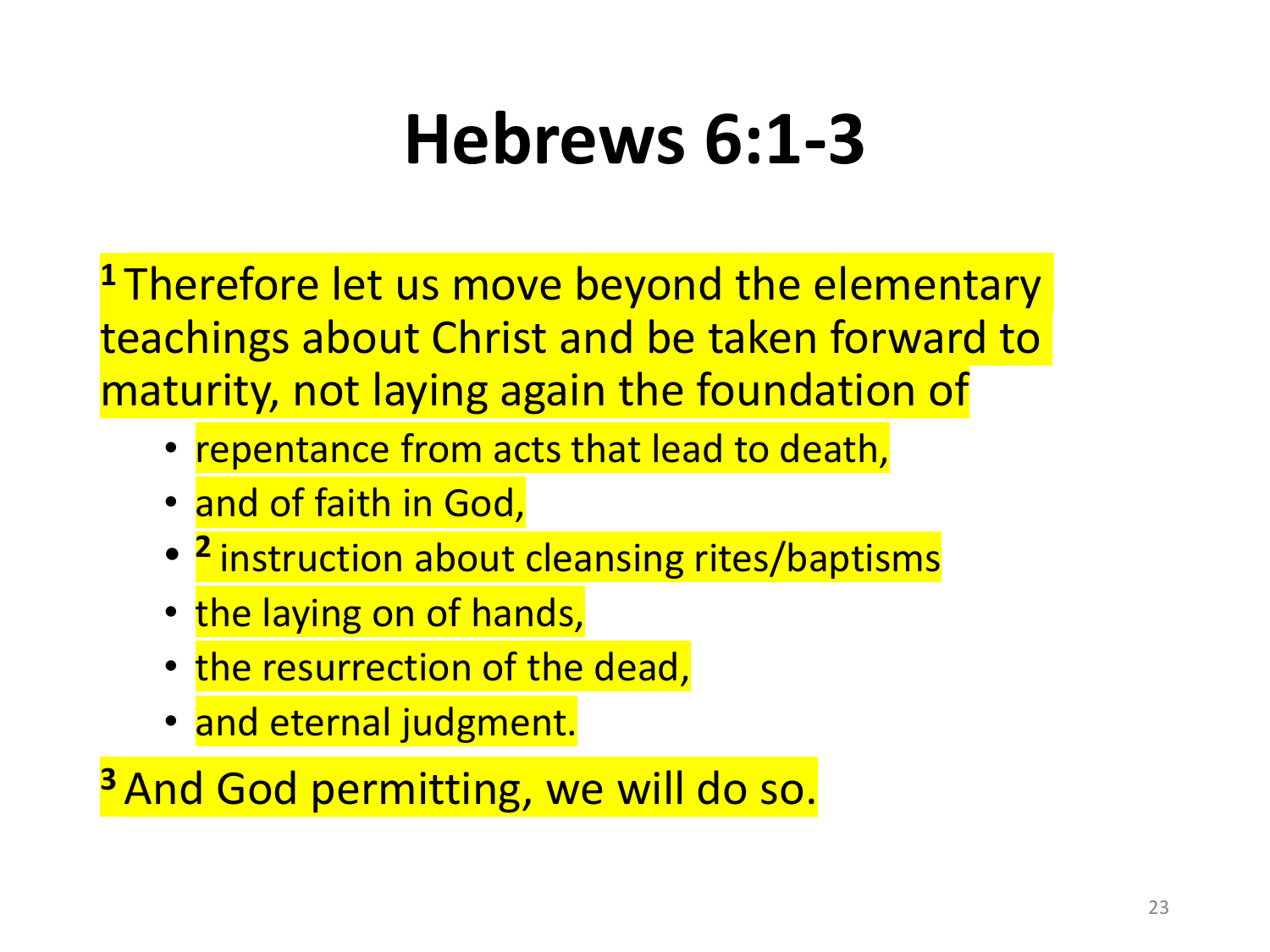### **Hebrews 6:4-8**

<sup>4</sup> It is impossible for those who have once been enlightened, who have tasted the heavenly gift, who have shared in the Holy Spirit, **<sup>5</sup>** who have tasted the goodness of the word of God and the powers of the coming age **<sup>6</sup>** and who have fallen away, to be brought back to repentance. To their loss they are crucifying the Son of God all over again and subjecting him to public disgrace.

**<sup>7</sup>** Land that drinks in the rain often falling on it and that produces a crop useful to those for whom it is farmed receives the blessing of God. **<sup>8</sup>** But land that produces thorns and thistles is worthless and is in danger of being cursed. In the end it will be burned.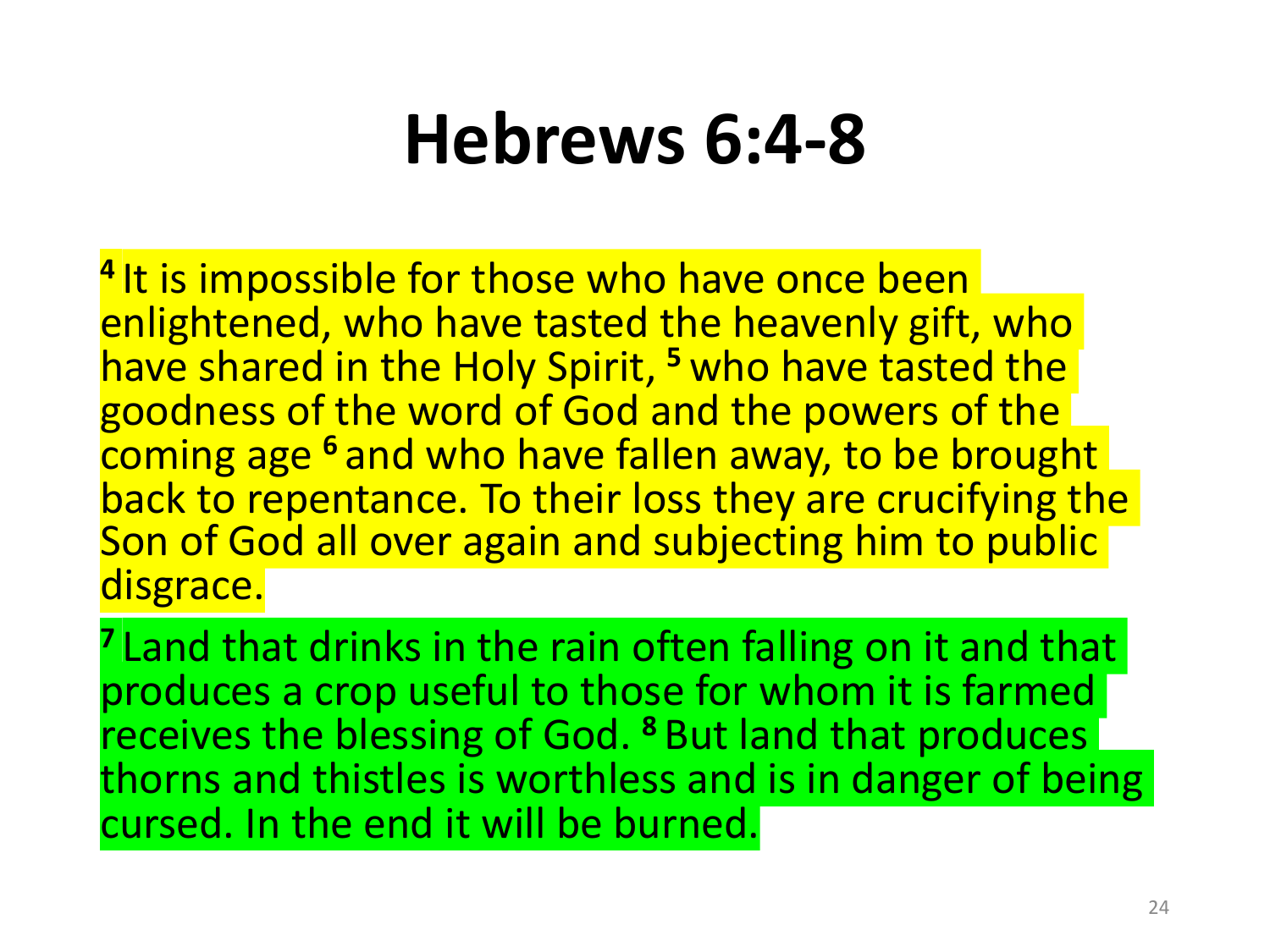### **Hebrews 6:9-12**

**<sup>9</sup>** Even though we speak like this, dear friends, we are convinced of better things in your case – the things that have to do with salvation.

10 God is not unjust; he will not forget your work and the love you have shown him as you have helped his people and continue to help them. **<sup>11</sup>**We want each of you to show this same diligence to the very end, so that what you hope for may be fully realized.

**<sup>12</sup>**We do not want you to become lazy, but to imitate those who through faith and patience inherit what has been promised.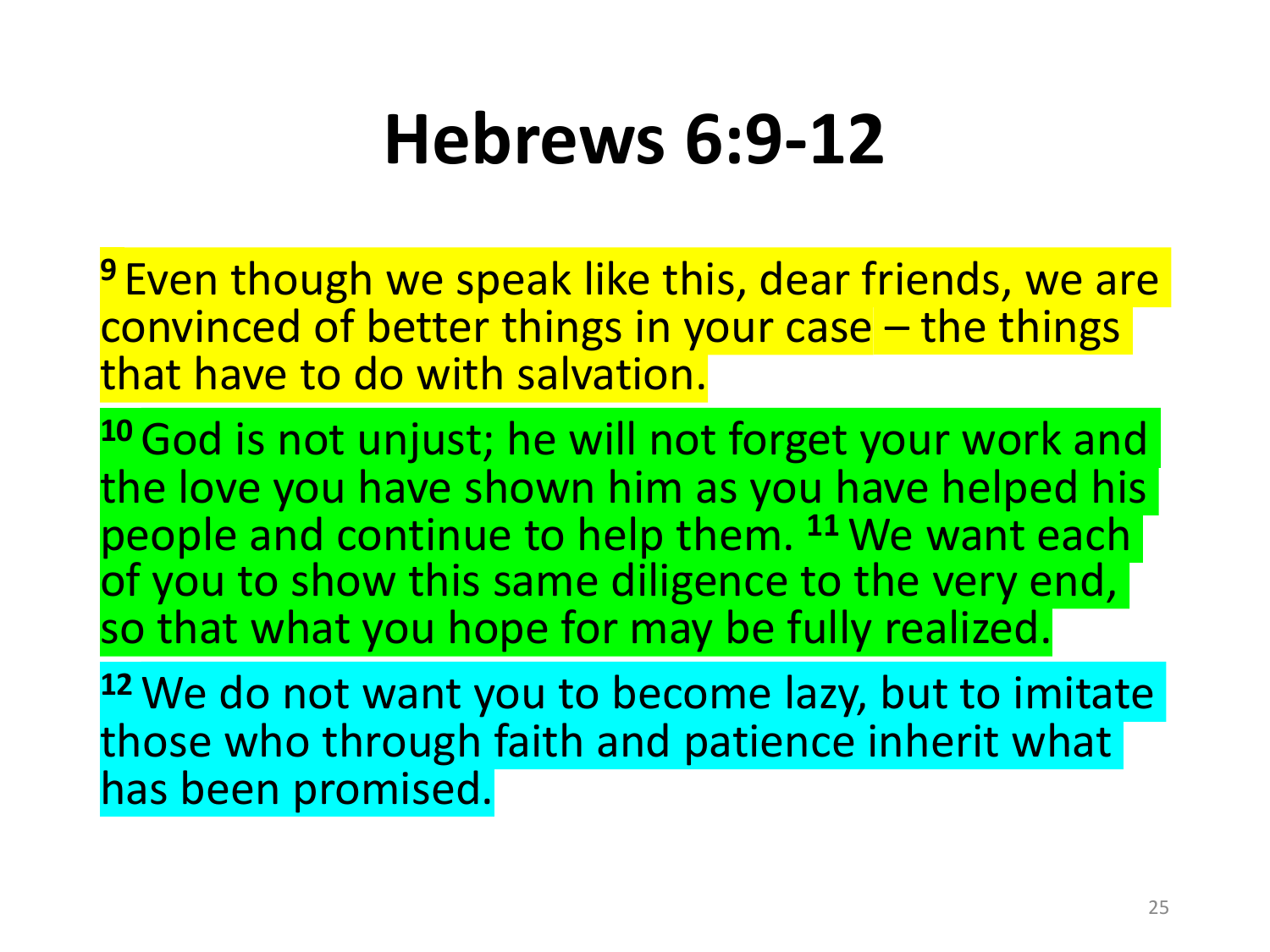# **Hebrews 6:13-18**

- God tested Abraham by telling him to sacrifice His son, Isaac.
- Abraham obeyed God … at the last minute God provided a ram for the sacrifice.
- Then God swore by Himself that He would bless Abraham and give him many descendants.
- God also confirmed the promise about a priest after the order of Melchizedek with an oath.

**Psalm 110:4**

**The LORD** has sworn and will not change his mind:

**You** are a priest for ever, in the order of **Melchizedek**.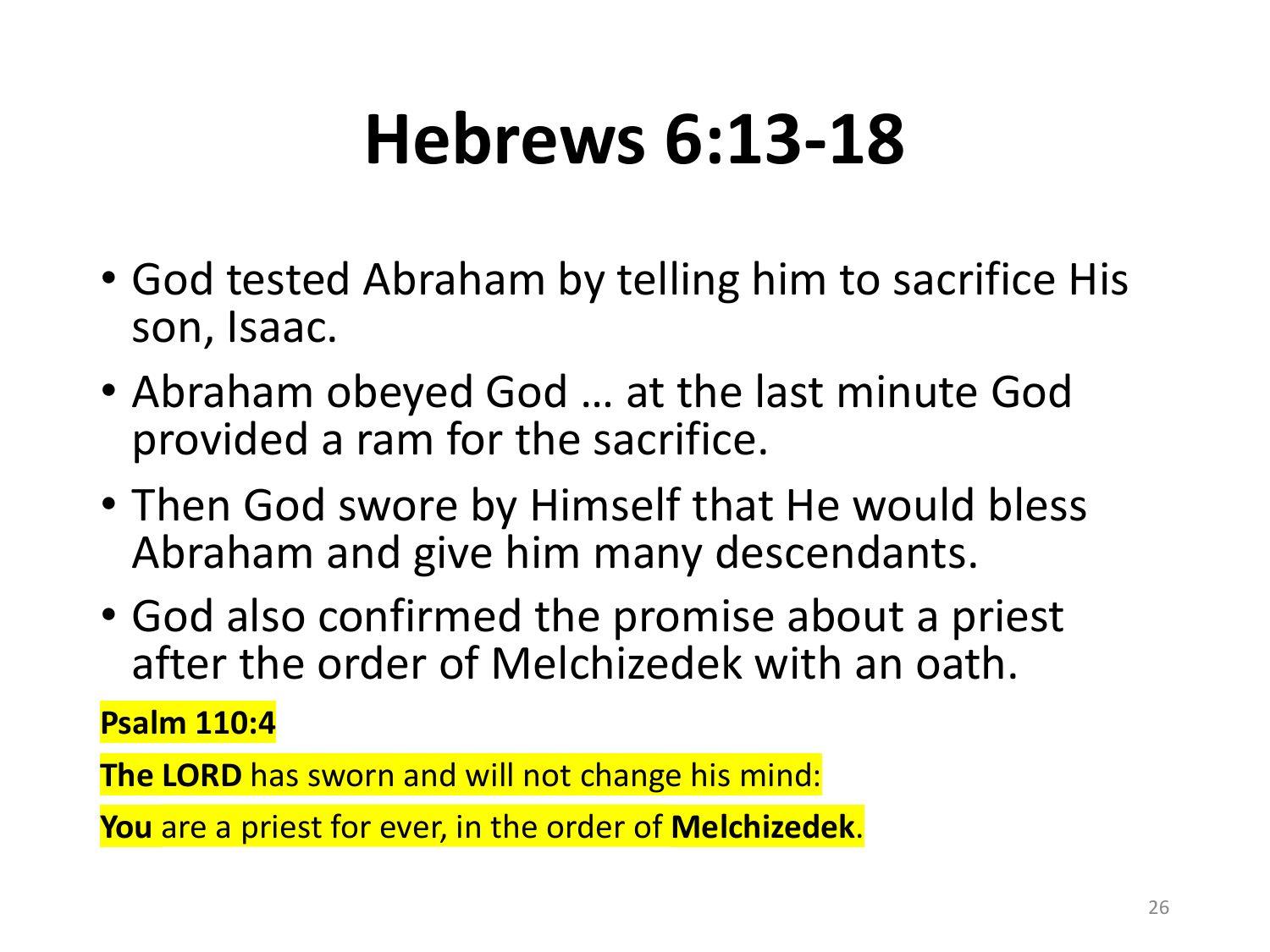# **Hebrews 6:19-20**

**<sup>19</sup>** We have this hope as an anchor for the soul, firm and secure. It enters the inner sanctuary behind the curtain, **<sup>20</sup>** where our forerunner, Jesus, has entered on our behalf. He has become a high priest for ever, in the order of Melchizedek.

- "Hope" in the New Testament means something which is certain, but which hasn't yet happened.
- **What is the purpose of an "anchor"?**
- **What is another phrase for "the inner sanctuary"?**
- **What does this mean to us?**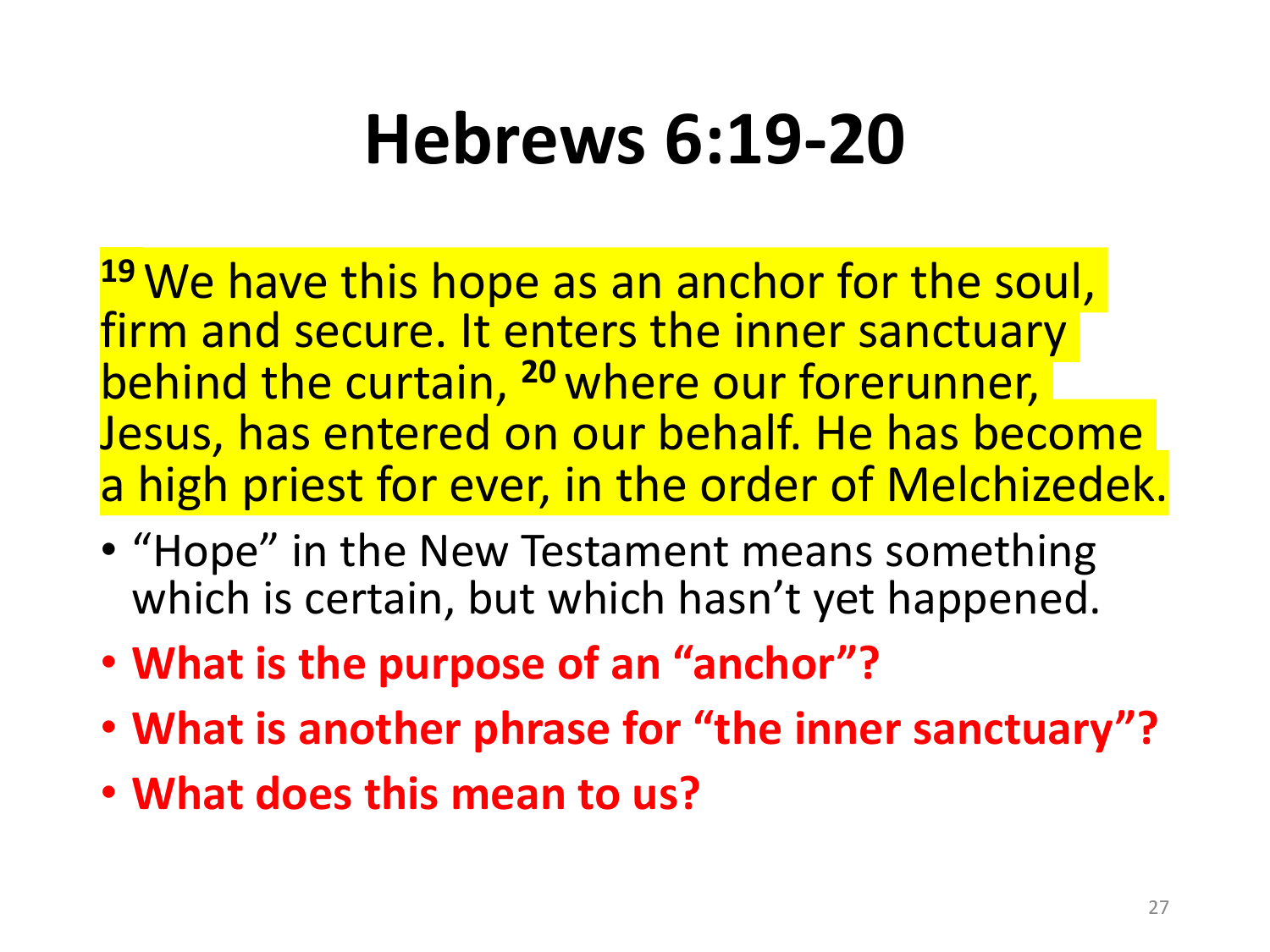# **Hebrews 7:1-10**

- Melchizedek was king of Salem and "king of peace".
- He was also priest of God Most High … hundreds of years before Aaron and the Levites existed!
- The Law of Moses prohibited kings from being priests.
- Melchizedek blessed Abraham, and Abraham gave Melchizedek a tenth of the plunder … both of which show that Melchizedek was greater than Abraham … and hence greater than Levi.
- The Levitical priests had to trace their ancestry back to Aaron, but there is no record of Melchizedek's ancestry.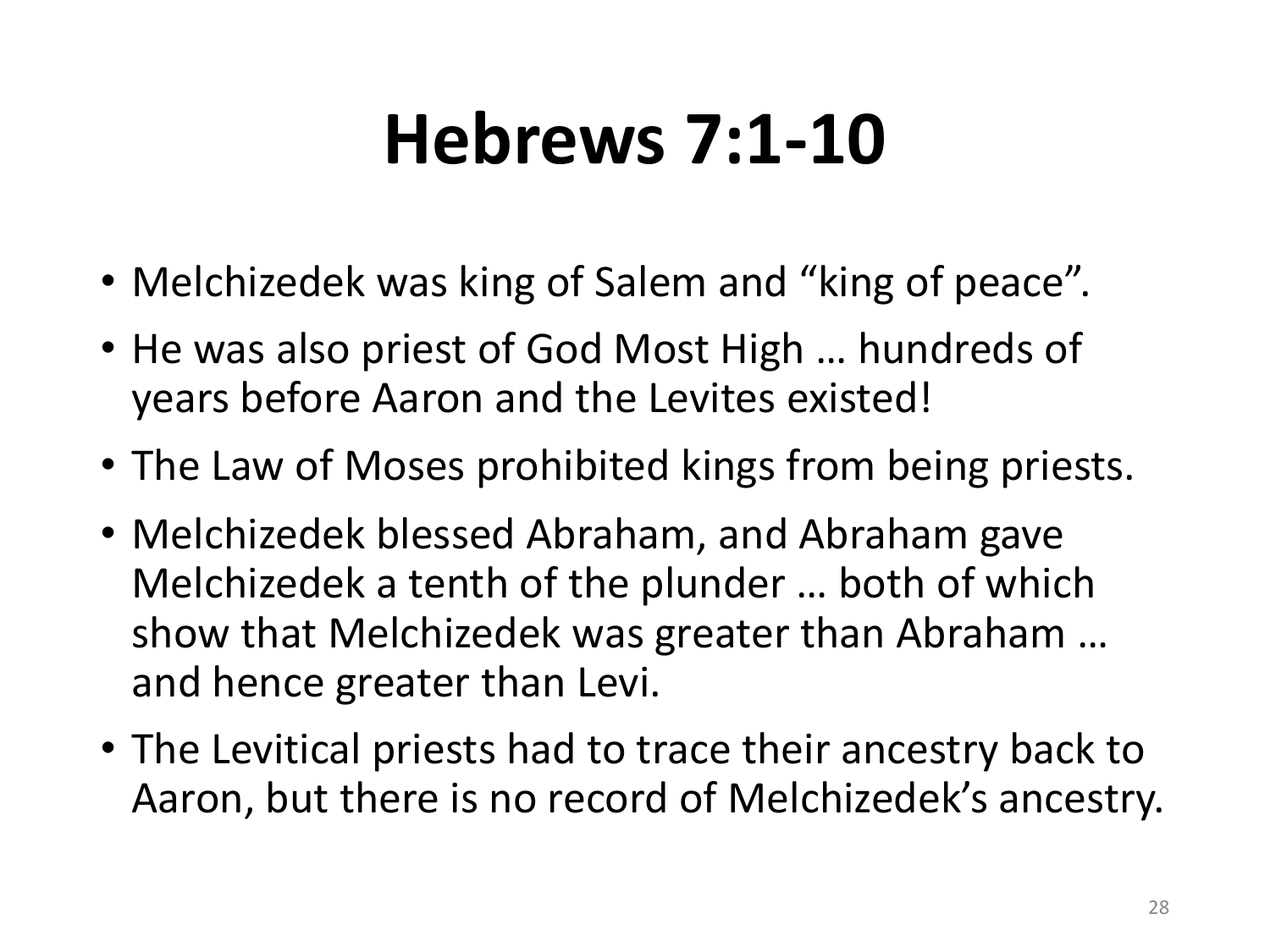### **Hebrews 7:11-14**

<sup>11</sup> If perfection could have been attained through the Levitical priesthood—and indeed the law given to the people established that priesthood—why was there still need for another priest to come, one in the order of Melchizedek, not in the order of Aaron?

**<sup>12</sup>** For when the priesthood is changed, the law must be changed also.

13 He of whom these things are said belonged to a different tribe, and no one from that tribe has ever served at the altar. **<sup>14</sup>** For it is clear that our Lord descended from Judah, and in regard to that tribe Moses said nothing about priests.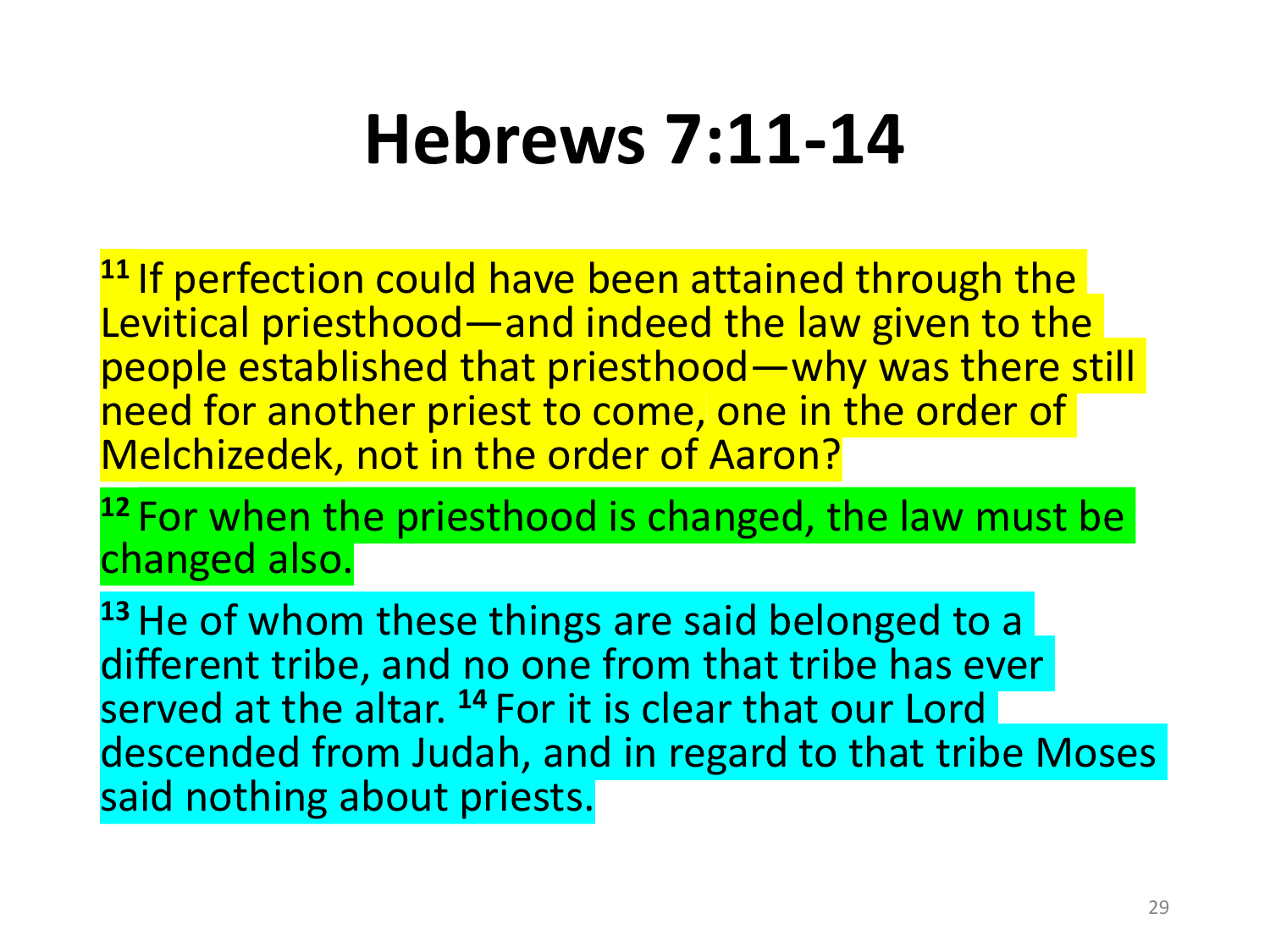# **Hebrews 7:15-26**

- Jesus, like Melchizedek, was not appointed as High Priest because of His ancestry
- Jesus was appointed by God on the basis of His sonship, His "indestructible life", and by God's oath
- God's oath made Jesus the guarantor of a better covenant/agreement
- The descendants of Aaron died … Jesus lives forever, so He has a permanent priesthood
- He can save completely those who come to Him, because He always lives to pray for them.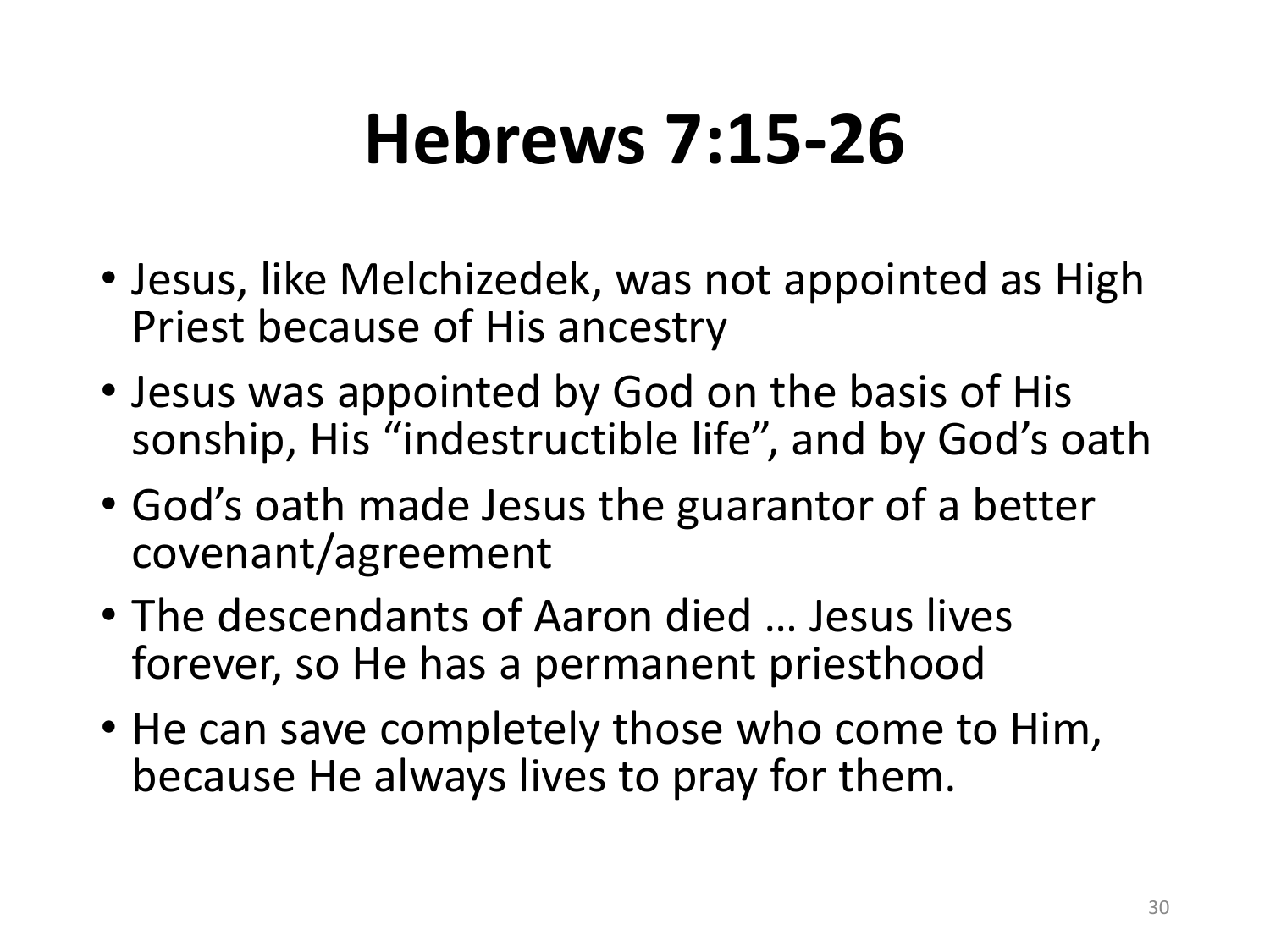# **Hebrews 7:26-28**

**<sup>26</sup>** Such a high priest truly meets our need—one who is holy, blameless, pure, set apart from sinners, exalted above the heavens.

**<sup>27</sup>**Unlike the other high priests, he does not need to offer sacrifices day after day, first for his own sins, and then for the sins of the people. He sacrificed for their sins once for all when he offered himself.

**<sup>28</sup>** For the law appoints as high priests men in all their weakness; but the oath, which came after the law, appointed the Son, who has been made perfect forever.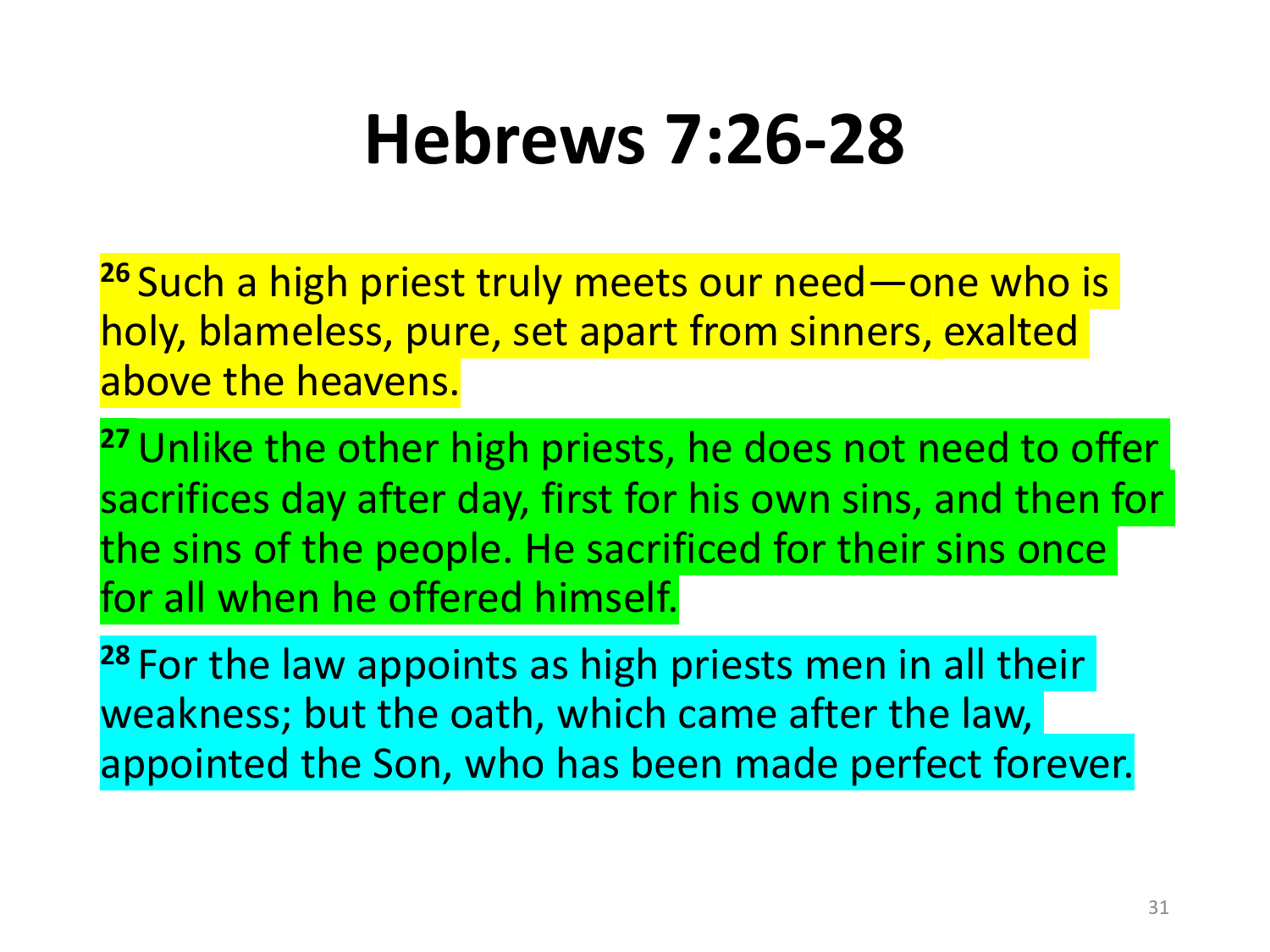# **Hebrews 4:16-7:28**

Jesus is the perfect High Priest:

- He was appointed by God and lives forever
- He is God and not just a man
- His priesthood is eternal, nobody will replace Him
- Because He became a man and was tempted as we are, He understands us
- Therefore we can approach God to receive mercy and grace
- In the following chapters there is even more!!!